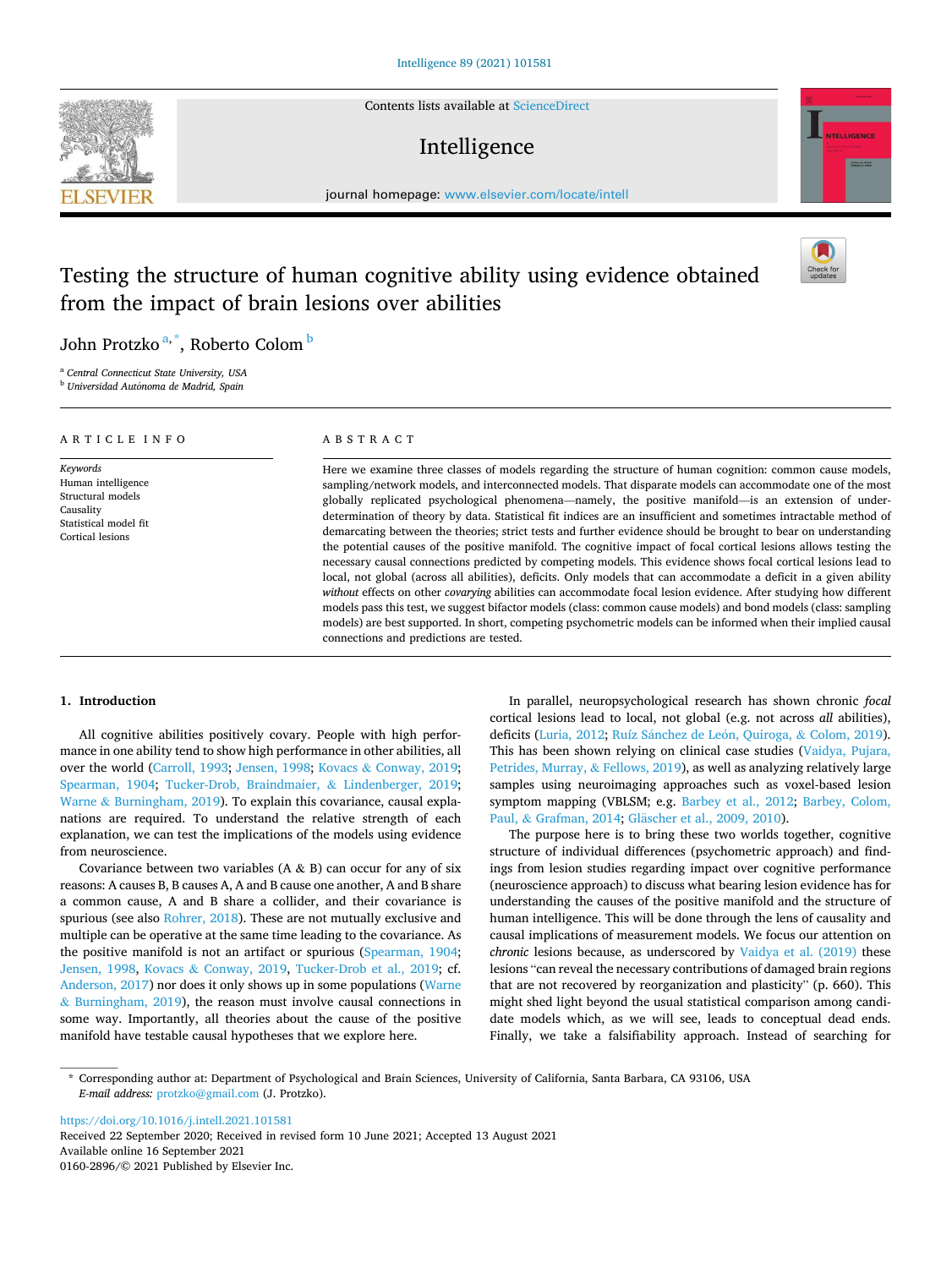evidence that confirm a theory, we look at the testable causal implications of different theories and see how those testable (yet often unenumerated) predictions play out. To this end, we do not aim to show how certain psychometric models inform neuroscience, as it is entirely possible the causal structure represented by a psychometric model does not reflect brain organization. As psychometric models are causal theories, however, neuroscience can inform the plausibility of the necessarily implied causal effects of different models.

The value for individual differences research is enumerating how model fit can fail to differentiate among theories of the positive manifold. We highlight how neuropsychology is relevant by allowing causal tests of the necessary implications of different theories. Efforts invested to connect individual differences research and neuropsychology might also help to alleviate limitations in both worlds (see [McFarland, 2017,](#page-12-0)  [2019\)](#page-12-0).

We show the positive manifold must occur because of some causal reasons. Different explanations have distinguishable implications for what would happen if a local manipulation were applied to only some mental abilities. Focal chronic cortical lesions are one example of such a local manipulation. As these lesions show local instead of global effects, explanations for the positive manifold predicting spreading activation hardly account for available lesion evidence, while explanations that necessarily imply no such transfer between abilities are more plausible.

The article is organized as follows: Section 2 introduces different classes and explanations for the positive manifold. [Section 3](#page-3-0) presents the problem of trying to differentiate which ones may be more likely. [Sec](#page-5-0)[tion 4](#page-5-0) introduces the neuropsychology evidence showing chronic focal cortical lesions lead to local not global intellectual deficits. [Section 5](#page-6-0)  describes how the necessarily causal implications of different models accommodate the focal lesion locality effects. [Section 6](#page-9-0) summarizes key conclusions.

#### **2. Three classes of explanations of the positive manifold**

The positive manifold [\(Table 1](#page-2-0)) could occur for a number of reasons albeit known explanations usually fall into one of three classes: (1) common cause, (2) interconnected (causal interactions), and (3) sampling models (see [Table 2](#page-2-0)).

We discuss the logic behind these models before exploring their predictions and interrogating brain lesion studies for finding candidate answers beyond the psychometric approach.

# *2.1. Common cause models*

This class posits the positive manifold occurs because on top of measuring local (specific) abilities, each test is also measuring the same underlying general ability. These structures allow for clusters of subfactors explaining why, for example, verbal abilities correlate more strongly with other verbal abilities (e.g. [Jensen, 1998](#page-11-0)).

Correlated factor models ([Fig. 1A](#page-2-0)) posit sub-factors cause differences in subtest performance, with the clusters of sub-factors covarying with one another (for example: McAuley & [White, 2011; Miyake et al., 2000](#page-12-0); [Neubert, Kretzschmar, Wüstenberg,](#page-12-0) & Greiff, 2015). These sub-factors could be considered specialized packets of independent abilities (e.g. [Fodor, 1983, 1985](#page-11-0)). The number and nature of these sub-factors has been a matter of intense investigation, both psychometrically (see, for example: [Thurstone, 1935](#page-12-0); [Cattell, 1943](#page-11-0); [Vernon, 1964](#page-12-0); [Horn, 1976](#page-11-0); Johnson & [Bouchard Jr, 2005](#page-11-0); [McGrew, 2009](#page-12-0); [Schneider](#page-12-0) & McGrew, [2018\)](#page-12-0) and in cognitive neuroscience (see, for example, [Sporns](#page-12-0) & Betzel, [2016\)](#page-12-0) but such considerations of number and nature are not of interest to the main goal of the present article. The key point is all sub-factors tend to correlate with one another, necessitating explanation. In correlated factor models, however, there is no attempt to explain this covariation.

factors. These are related abilities like verbal ability, visuospatial ability, processing speed—also covary, necessitating a further explanation which, in these models, is that there is a higher-order factor, *g* in this case, *causing* differences in the sub-factors. A misconception is such common-cause variables must be mental processes. It may be the case that the cause of covarying sub-factors is environmental factors [\(Dickens](#page-11-0)  & [Flynn, 2001](#page-11-0)), neural architecture (e.g. [Garlick, 2002](#page-11-0); see also [Anderson, 2017\)](#page-10-0) or cellular effects ([Geary, 2018](#page-11-0)). If the positive manifold results from shared genes across cognitive processes, for example, it would manifest either because of a common cause (shared genes) or a bifactor model (if residual covariance occurred within cognitive processes, such as verbal abilities correlating together).<sup>1</sup>

Finally, in bifactor models (e.g. [Gignac, 2016](#page-11-0); [Fig. 1](#page-2-0)C) there are clusters of sub-factors whose intercorrelations are explained by a separate second-order factor, *g*, also present in all of the subtests. All subtests correlate with one another (the positive manifold) because, to some extent, they are all *also* measuring the same underlying ability (*g*). Of particular interest is that correlated factor models show the exact same statistical fit as the equivalent hierarchical model when the number of sub-factors is low (2–3;e.g. Gignac & [Kretzschmar, 2017](#page-11-0)). Because of this equal fit, other considerations must be taken into account for evaluating between these models.

An under-appreciated fact is the bifactor model is often more in line with conceptualizations of *g* than is the hierarchical model. Consider the following: "As long as a task is at least somewhat cognitive in nature, it will be at least a partial measure of individuals' general cognitive ability. Spearman (1927, pp. 197–198) called this the "indifference of the indicator"" (Warne & [Burningham, 2019,](#page-12-0) p. 3). This notion captures the idea that *g* is being *directly* measured in an individual subtest which can only correspond to the bifactor model (due to the presence of causal arrows from *g* directly to the subtest). In hierarchical models, there are no such direct causal pathways from *g* to subtest performance not through a sub-factor.

#### *2.2. Interconnected models*

Another class of models of the positive manifold present the explanation in terms of causal interactions. Network models are one such class of explanation [\(Fig. 2](#page-3-0)A), where networks of either cognitive abilities or brain regions causally interact to give rise to an emergent process (intelligence; [Barbey, 2017](#page-11-0); [Fig. 2](#page-3-0)B). Statistically, network models are simply another way of modelling interconnections among variables, with individual cognitive abilities as 'nodes' and correlations between them as 'edges', for example (e.g. [Fig. 2A](#page-3-0)).

As networks are simply another way of modelling the same intercorrelations among objects, for network models to contribute to scientific theory they must identify control or driver nodes (Pósfai, Liu, Slotine, & Barabási, 2013). Driver nodes are the subset of nodes that have causal power—where externally manipulating the node can move the network to a different state—whereas non-driver nodes and their edges are simple covariances due to non-direct causal connections (such as common cause; Barabási, 2016). Thus, from a causal perspective, driver nodes represent those connections that are causal to the behavior of the system.

Statistical networks can be understood as behavioral or neural correlations. During performance on manifold cognitive measures, common neural brain regions, largely in the Parietal and Frontal regions (see Jung & [Haier, 2007](#page-11-0)), are active (see Duncan & [Owen, 2000;](#page-11-0) see also [Assem, Glasser, Van Essen,](#page-10-0) & Duncan, 2020; [Duncan, Assem,](#page-11-0) & Sha[shidhara, 2020; Kievit et al., 2018](#page-11-0)). If we ascribe causality to the common regions, then they may either act as driver nodes within the neural network, or the model may be conceptualized more as a hierarchical model (if the direction of causality runs from the common brain regions

 $1$  We thank an anonymous reviewer for pressing us on this point.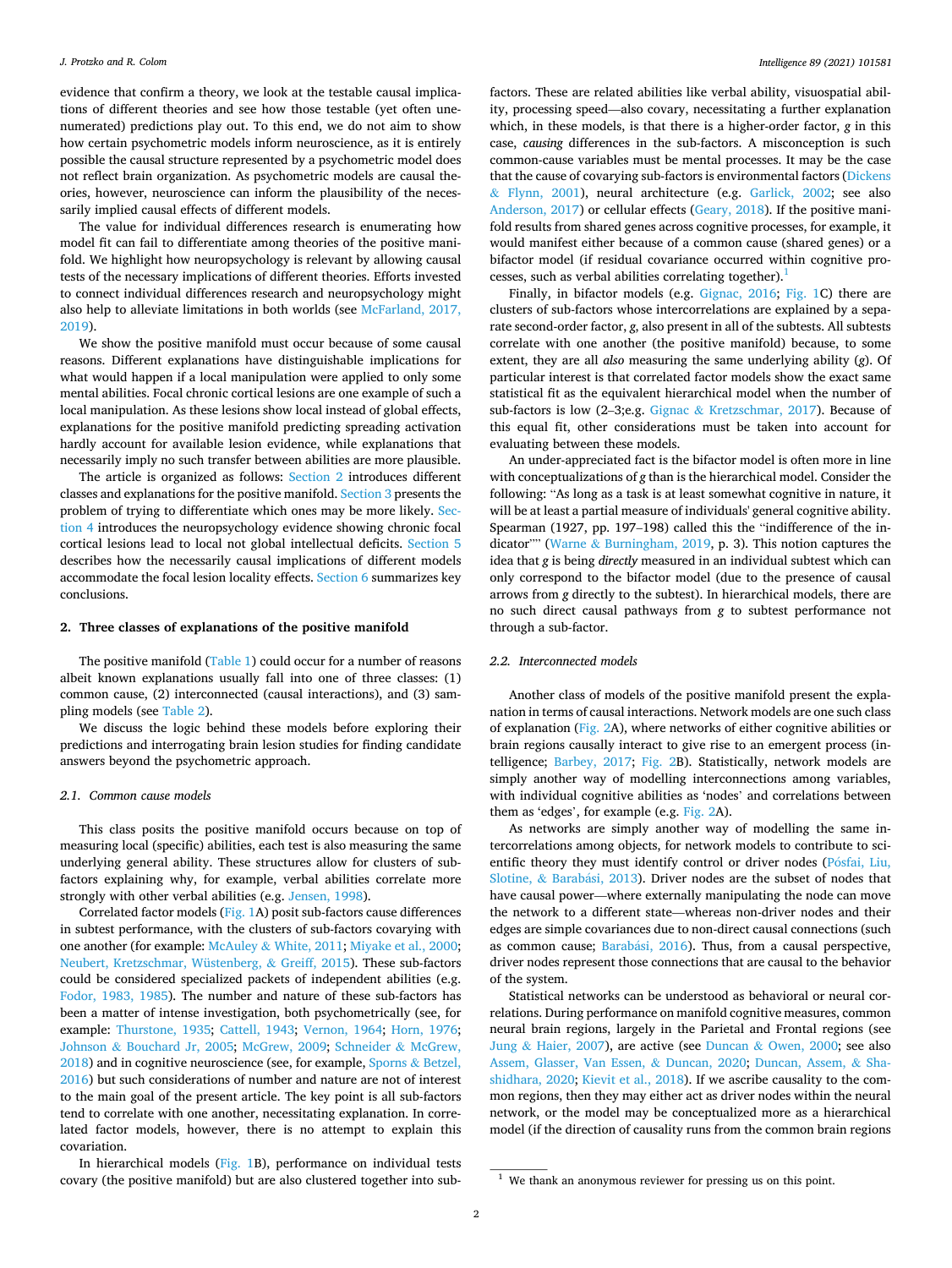#### <span id="page-2-0"></span>**Table 1**

Correlation matrix for 9 WAIS-IV subtests completed by 1002 individuals representative of the population in Spain. The positive manifold is shown. All correlations are positive regardless of the type of intelligence subtest (verbal, visuospatial, and processing speed in this instance). However, correlations are higher within cognitive domains. Data from the WAIS-IV standardization sample in Spain ([Wechsler, de la Guía,](#page-12-0) & Vallar, 2012).

|                     | <b>SIM</b> | <b>VOC</b> | <b>INF</b> | <b>BD</b> | <b>MAT</b> | <b>PUZ</b> | SS   | COD  | CAN  |
|---------------------|------------|------------|------------|-----------|------------|------------|------|------|------|
| Similarities        |            | 0.68       | 0.67       | 0.59      | 0.65       | 0.57       | 0.60 | 0.63 | 0.28 |
| Vocabulary          |            |            | 0.63       | 0.53      | 0.60       | 0.50       | 0.55 | 0.59 | 0.21 |
| Information         |            |            |            | 0.54      | 0.59       | 0.50       | 0.52 | 0.56 | 0.24 |
| <b>Block Design</b> |            |            |            |           | 0.76       | 0.74       | 0.72 | 0.74 | 0.33 |
| Matrices            |            |            |            |           |            | 0.71       | 0.72 | 0.76 | 0.38 |
| Puzzles             |            |            |            |           |            |            | 0.66 | 0.67 | 0.29 |
| Symbol Search       |            |            |            |           |            |            |      | 0.86 | 0.51 |
| Coding              |            |            |            |           |            |            |      |      | 0.49 |
| Cancelation         |            |            |            |           |            |            |      |      |      |

#### **Table 2**

Three classes of explanations for the positive manifold.

| Model                 |                                            |  |  |  |  |
|-----------------------|--------------------------------------------|--|--|--|--|
| Class                 | Examples                                   |  |  |  |  |
| Common Cause          | Correlated Factors, Hierarchical, Bifactor |  |  |  |  |
| <b>Interconnected</b> | Network, Investment, Mutualism             |  |  |  |  |
| Sampling              | Bonds, POT (Process Overlap Theory)        |  |  |  |  |

directly to the recruited abilities (sub-factors)) or as a bifactor model (if the direction of causality runs from the common brain regions to subtest performance, bypassing the sub-factors).

Explanations of the positive manifold may take also the causal interactionist approach. These explanations posit either direct or indirect causal relations among the cognitive abilities themselves. What start as uncorrelated, or minimally correlated abilities, become more heavily correlated over time through causal connection and reinforcement [\(Cattell, 1963](#page-11-0) for Gf-Gc model; see also [Anderson, 2005, 2017;](#page-10-0) and Schweizer & [Koch, 2002](#page-12-0) for a different 'first cause' starting ability). Thus, causal feedback mechanisms create the positive intercorrelations of sub-factors. In this way, the positive manifold at the subtest level is an artifact of the causal processes that led to the sub-factors becoming correlated. Sub-factors cause performance on their constituent subtests; the positive manifold at the subtest level is an effect of investment at the higher-level.

Another similar model is dynamic mutualism [\(van der Maas et al.,](#page-12-0)  [2006;](#page-12-0) [Kievit et al., 2017;](#page-11-0) built off the multiplier model by [Dickens](#page-11-0) & [Flynn, 2001](#page-11-0)). This model posits a number of elementary cognitive processes present at birth that are functionally uncorrelated. The elementary processes are, however, *causally* connected over time: "In [dynamic mutualism], all processes of the system are initially undeveloped and uncorrelated. During the development of the system, the dynamical interactions give rise to correlations among the processes of the system." ([van der Maas et al., 2006,](#page-12-0) p. 844). Thus, dynamic mutualism is, of necessity, a causal model positing cognitive abilities cause development in other abilities over time [\(Kan, van der Maas,](#page-11-0) & Levine, 2019).

## *2.3. Sampling models*

Sampling models posit the positive manifold occurs from a large number of elementary cognitive processes. These processes are not as broad as, say, 'Verbal Ability' but often much narrower (e.g. [Bartholo](#page-11-0)[mew, Deary,](#page-11-0) & Lawn, 2009; [Detterman, 1987](#page-11-0); [Thomson, 1916\)](#page-12-0), as small as individual neurons or nerve cells [\(Thomson, 1951\)](#page-12-0). When a given subtest is administered, the process of solving that test recruits a large, but *incomplete*, number of possible bonds. When a separate subtest ostensibly measuring a different process is administered, different bonds are excited to solve the items.

Crucially, a subset of the bonds excited between the two subtests overlap. In this way, performance on the tests covary because they involve shared cognitive processes/bonds ([Fig. 3A](#page-3-0)).



**Fig. 1.** Examples of common cause models: (A) correlated factors model; (B) hierarchical model; (C) bifactor model. Green squares represent manifest variables, yellow circles represent sub-factors, red circles represent *g*. (For interpretation of the references to colour in this figure legend, the reader is referred to the web version of this article.)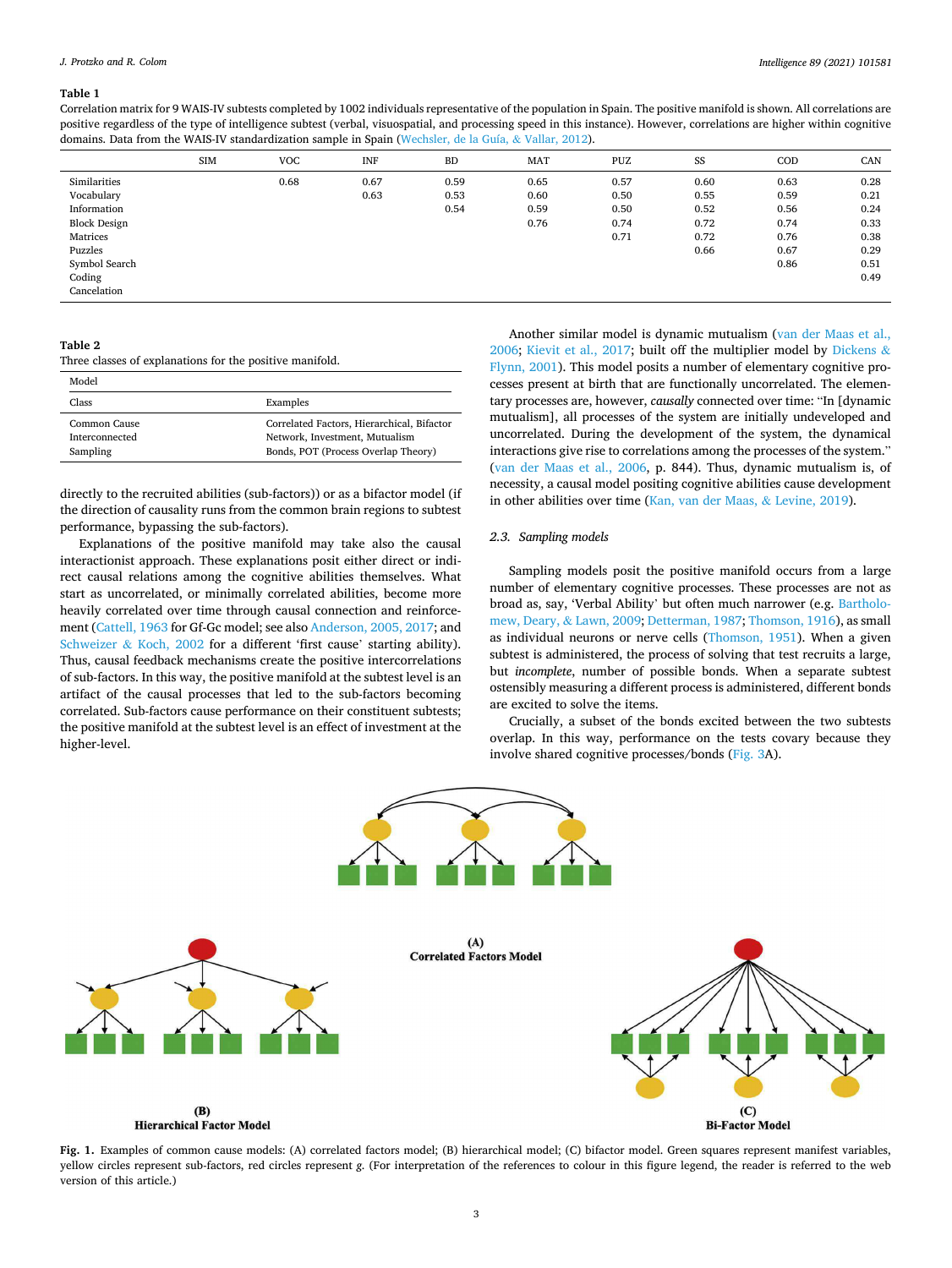<span id="page-3-0"></span>

**Fig. 2.** Examples of interconnected models. (A) The model on the left represents a network-type connection where abilities (modelled as manifest variables) are causally connected. The three nodes connected by double arrows, as well as the node in the bottom right can causally connect to every other node in the network. (B) The figure on the right represents such an approach as applied to brain systems.

As shown in Fig. 3B, elementary processes (yellow circles) differentially cause performance on individual subtests. These subtests are then combined into component scores. These components replace sub-factors in that they are observed (not latent) and caused by (not causing) performance on the subtests. Overall scores are mostly additive combinations of these components, mirroring the actual process of scoring IQ assessment batteries (e.g. Lichtenberger & [Kaufman, 2009](#page-12-0); [Roid](#page-12-0) & [Barram, 2004](#page-12-0); Süß & [Beauducel, 2015](#page-12-0)).

The Process Overlap Theory is a complex extension of the sampling model (POT; Kovacs & [Conway, 2016b, 2016a, 2019](#page-11-0)). When taking a cognitive task, demands activate relevant processes. These elementary processes are more concentrated within traditional sub-factors instead of every test randomly sampling the same large number of distributed processes (in the Bonds model) and represent cognitive operations more complex than single neuron behavior (Fig. 3C). Second, a *g*-factor is *caused* by the underlying sub-factors which corral the elementary processes. Literally, *g* emerges from the floors below: "the positive manifold is an emergent property and, consequently, it translates to a formative model with regard to the general factor…the result of the specific patterns in which items response processes overlap…a result of how processes overlap to produce cognitive activity required by mental tests" (Kovacs & [Conway, 2016a](#page-11-0), pp. 162–171). Thus, IQ or *g* can then be conceptualized as formative things, i.e. cognitive indices. Third, the



**Fig. 3.** Sampling models: (A) Classic Thomson's model; (B) Bonds model of intelligence as seen in clinical intelligence testing; (C) Process Overlap Theory (from Kovacs & [Conway, 2016a\)](#page-11-0)  $Gc =$  Crystallized Intelligence,  $Gf =$  Fluid Intelligence,  $Gv = Visuospatial$  Intelligence.

combination of mental processes is multiplicative, not additive as in the bonds model (Kovacs & [Conway, 2016b](#page-11-0)). Finally, performance on the sub-factors are constrained through an Executive Function (EF) filter and its basic component processes (updating, shifting, and inhibition; [Miyake et al., 2000](#page-12-0)) (shown in the Gf circle of Fig. 3C). This means that the intercorrelations of sub-tests is different for people with different EF levels. Low EF levels constrain the performance of sub-factors to be equal, so sub-factor differences are more equal and a higher *observed*  positive manifold appears. High EF levels do not constrain the performance and the positive manifold may be weaker as some sub-factors may be high or low in individuals (see [Anderson, 1992](#page-10-0) for a similar gating mechanism giving rise to covariance through processing speed). This observed pattern of results is referred to as cognitive differentiation ([Abad, Colom, Juan-Espinosa,](#page-10-0) & García, 2003; [Molenaar, Dolan,](#page-12-0)  Wicherts, & [van der Maas, 2010\)](#page-12-0).

## **3. Which model is more likely?**

After seeing the classes of explanations for the positive manifold and some examples of those classes, the next question naturally emerges: 'Which one is more likely?'. Historically, in the context of hierarchical models, when determining among competing models, the same data is fit to different models (different sub-factors) and measures of global statistical fit are calculated (e.g. CFI, RMSEA,  $\chi^2$ , BIC). Then, the model with the 'best' global fit is retained and deemed the frontrunner (see Johnson & [Bouchard Jr, 2005](#page-11-0) for a paradigmatic example).

This approach, however, has a number of shortcomings. The most pertinent is global-model-fit comparisons work best for nested models. Therefore, testing non-nested models of different structure using global fit statistics becomes difficult (though certainly not impossible; see Merkle, You, & [Preacher, 2016\)](#page-12-0). Second, different models on the same data may show nearly the same global fit, leaving the outcome of such comparisons to tenuous principles such as 'parsimony'. Third, global model statistical fit is an insufficient method of theory comparison. As each model and (especially) class of models represent different scientific theories with their own unique testable hypotheses, simple fit to data alone cannot demarcate among them.

## *3.1. Model equivalence/underdetermination*

In the world of global statistical model fit comparisons, a situation often arises where two models yield identical global fit statistics. This result is referred to as model equivalence, but this statistical version is simply a subtype of a much larger scientific problem referred to as 'underdetermination of theory by data'. In short, different theories can equally account for any data. Model equivalence is a problem not only when comparing multiple models within the same 'class' but especially across classes (see also Lee & [Hershberger, 1990](#page-12-0)).

Take the following from the attempts to explain the positive manifold as an example. Correlated factor models yield identical global fit statistics with the same model expressed as a hierarchical factor model with usual 2–3 sub-factors (Gignac & [Kretzschmar, 2017](#page-11-0)). Thomson's Bonds model also provide identical fit to the same data as a hierarchical model ([Bartholomew et al., 2009\)](#page-11-0). By extension, the Bonds model is therefore statistically equivalent with correlated factor models as well. Furthermore, bifactor models have been shown to generally fit better than hierarchical models ([Gignac, 2016](#page-11-0)), meaning they also fit better than correlated factor models and fit better than Bonds models and any other equivalent model. At the time of this writing, it is unclear whether other sampling or interconnection models would also provide equivalent global model fit, but it would be unsurprising if such models were capable of doing so. Thus, especially across non-nested models, comparisons of global model fit on the same data are insufficient for determining which class of models or even specific models of the positive manifold is 'correct' as they are often equivalent.

All models are incomplete representations of reality. Hierarchical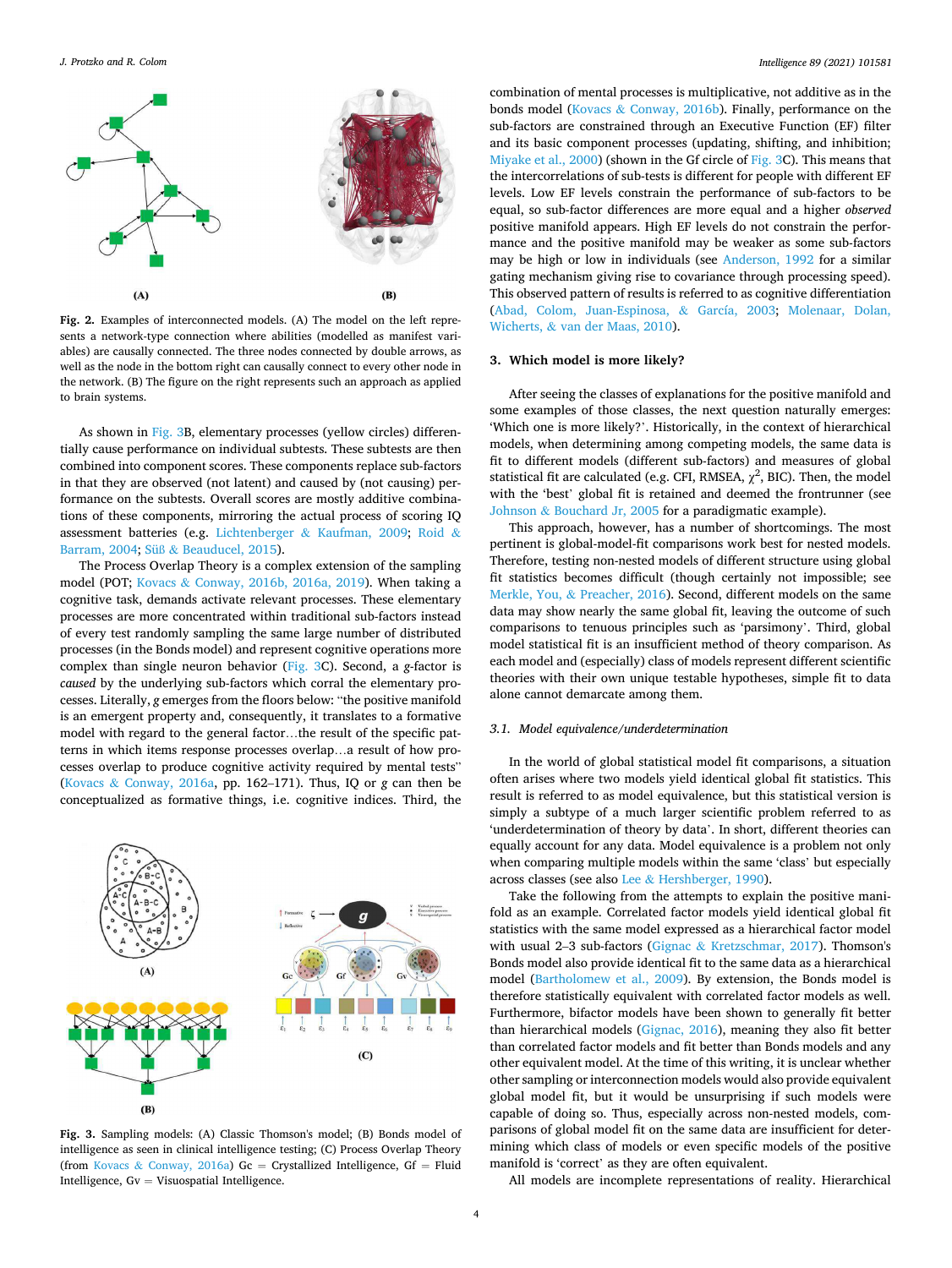models cannot easily accommodate different developmental patterns (e. g. [Heckman, 2006](#page-11-0); [Kievit et al., 2017\)](#page-11-0). Bifactor models can appear to falsely fit data because of problems with heterogeneity in the population ([Raykov, Marcoulides, Menold,](#page-12-0) & Harrison, 2018). Sampling and Network models have difficulty accounting for the failure of transfer from increasing one cognitive variable not altering the behavior of another (Detterman & [Sternberg, 1993;](#page-11-0) [Protzko, 2017;](#page-12-0) Protzko & Bailey, *Under Review*). Causal Interactionist models have difficulty accounting for the fact that raising intelligence at one point does not cause an increase or stable effects at later ages ([Protzko, 2015, 2016;](#page-12-0) [Bailey](#page-11-0)  [et al., 2017\)](#page-11-0).

A relevant example from the history of intelligence research involves whether a single cognitive process or multiple cognitive processes could explain a common cause for the positive manifold. One analysis showed separate independent processes could better explain the positive manifold than a common cause (Kranzler & [Jensen, 1991\)](#page-11-0). A re-analysis of the same dataset, however, showed the opposite conclusion [\(Carroll,](#page-11-0)  [1991\)](#page-11-0). The method of inquiry, factor analysis in this example, was unable to differentiate the two competing accounts.

So, if the positive manifold can be accommodated by numerous, even potentially contradictory, yet statistically identically fitting, theories (enumerated here and future unknown theories; e.g. building on [Schmiedek et al., 2019\)](#page-12-0) that are all incomplete—what can be done to determine which theory(ies) is(are) more likely? This is where theories have to do more than just explain existing data. They must provide novel testable hypotheses. This latter requirement to generate testable predictions and not just account for data is the very foundation of the aversion to overfitting models. Models that are overfit to data *necessarily*  provide better fit, yet we often reject them because the predictions they offer are viewed as unlikely to occur. For demarcating between explanations for the positive manifold it is crucial to move beyond statistical modelling and fit indices. The question is not 'how can we best *measure*  future evidence and the positive manifold', but instead, *what testable predictions do our measurement models make?* It is such hypotheses that we will connect below with the research on brain lesion studies.

#### *3.2. Measurement models are causal*

The paths in measurement models are directed causal paths. The basic justification of factor models is grounded in causality (see [Bors](#page-11-0)[boom, 2005;](#page-11-0) [Borsboom, Mellenbergh,](#page-11-0) & Van Heerden, 2003; [Pearl,](#page-12-0)  [2009\)](#page-12-0). In short, variation in performance on a series of items or subtests cannot be attributed to a latent ability unless the latent ability is considered to cause differences in the behavior of interest.

This was not always the case, however. Older views of latent factors as 'measurement' rested on the assumptions of operationalism, that the definition of a construct was in what it measured; or logical positivism, that measurement is a placeholder or 'promissory note' (c.f. [Borsboom,](#page-11-0)   $2005$ ) or a 'working reference frame' (Cronbach & [Meehl, 1955\)](#page-11-0). Thus, any concept of measurement was operationalized as behaviors (in this case, test performance). Such views have long been rejected as being unsustainable as ways to conceptualize measurement (in psychological research, see, for example, [Borsboom, Cramer, Kievit, Scholten,](#page-11-0) & Franić, 2009; [Maul, Irribarra,](#page-12-0) & Wilson, 2016). The justification of claims of latent variable measurement at present rests on these causal assumptions; a latent variable causes performance in the reflective behaviors or items [\(Borsboom, 2005;](#page-11-0) Hausman & [Woodward, 1999\)](#page-11-0).

This causal implications of theories are what can allow to evaluate among theories of the positive manifold. A hierarchical model of intelligence, as shown in [Fig. 1](#page-2-0)B, makes the explicit causal hypothesis that a change to *g*, the higher order factor, will *cause* a change in sub-factor performance and subsequently a change in subtest performance (see [Protzko, 2017](#page-12-0), for an elaboration on this argument). This causal effect will be proportional to the loading of *g* onto the sub-factors and the subfactors onto the subtests (see the proportionality constraint; [Gignac,](#page-11-0)  [2016\)](#page-11-0). Contrasting this with the bifactor model in [Fig. 1C](#page-2-0), a change in *g* 

will cause a change in performance on each of the subtests (to different degrees) *but no change in common performance summarized by the subfactors* (this explicitly modelled in the absence of causal connections from *g* to the sub-factors). These causal paths allow for testing different measurement models against one another in stricter ways than model fit statistics. The evidence becomes weaker when the paths in the measurement model are correlational and not causal. Dynamic causal models like mutualism, even without reference to latent variables, make the explicit assumption that alterations in one variable will cause unfolding changes in other variables through development.

#### *3.3. Causes, not covariance*

To summarize before moving on, here we take the stance that any covariance observed between two variables (A & B) occur for one or more of six reasons: 1) A causes B; 2) B causes A; 3) A and B cause one another in reciprocal interactions; 4) A & B share a common cause; 5) A & B share a collider; 6) The covariance is spurious. In possibilities 1–4, covariance is subsumed under causality. Possibility 5, colliders, occurs when two variables are uncorrelated in the population, but both share a common effect in a sampled subpopulation. An example of colliders would be: suppose having a pleasant singing voice is unrelated to memory for text in the population. Yet having a pleasant singing voice and good memory for text both cause an increase in the likelihood of being a stage actor. If one were to do a study using only musical theater actors, one may see a spurious covariance between singing voice quality and memory for text (see also [Berkson, 1946;](#page-11-0) see also [Anderson, 2017](#page-10-0)  for a different theoretical take in intelligence). Regarding colliders or spurious covariation, enough research has been done around the world in dozens of disparate societies since the early 20th century to refute collider bias or spuriousness (Warne & [Burningham, 2019\)](#page-12-0). Thus, the positive manifold *must* occur because of causal connections (the first four reasons). We call this the causal necessity argument.

This eliminates the correlated factors model [\(Fig. 1A](#page-2-0)) from consideration unless the covariance between sub-factors is turned into causal connections (where one sub-factor causes another sub-factor either directly, indirectly, or in a reciprocal interaction). This would mean the correlated factor model decomposes into either a network model (for cross-sectional theories) or a type of causal interactionist model (for longitudinal theories) or a hierarchical model (for sharing a common cause).

As any explanation for the positive manifold must decompose into a model with causal connections (by the causal necessity argument), those causal connections provide the opportunity to put statistical measurement models to experimental tests. This 'experimental psychometrics' ([Protzko, 2017](#page-12-0)) allows for testing between measurement models.

This leaves us at the following point: What is needed is supplementary causal evidence providing tests of the (necessarily) causal connections implied in any adequate explanation of the positive manifold. Again, this is not a function of how to model the positive manifold, but of taking the measurement models at face value, observing what necessarily causal testable predictions each of those models make (as qualitative prediction, not measurement model fit), and comparing observed evidence of those implications. If a theory makes testable causal predictions that are not borne out, this counts as evidence against the theory (in a falsificationist framework of evidence).

#### *3.4. Causation through manipulation*

One way to obtain evidence for causality is through manipulability. In short, X has an unconditional causal effect on Y if manipulations to X lead to changes in Y ([Woodward, 2003](#page-12-0)). If a manipulation of X does not alter Y, it may be inferred that no unconditional causal effect exists between X and Y. This conception of causal evidence is important and relevant to the discussion here because, as we will see, if an effect (e.g. focal and chronic cortical lesion) affects A but not B, yet A and B covary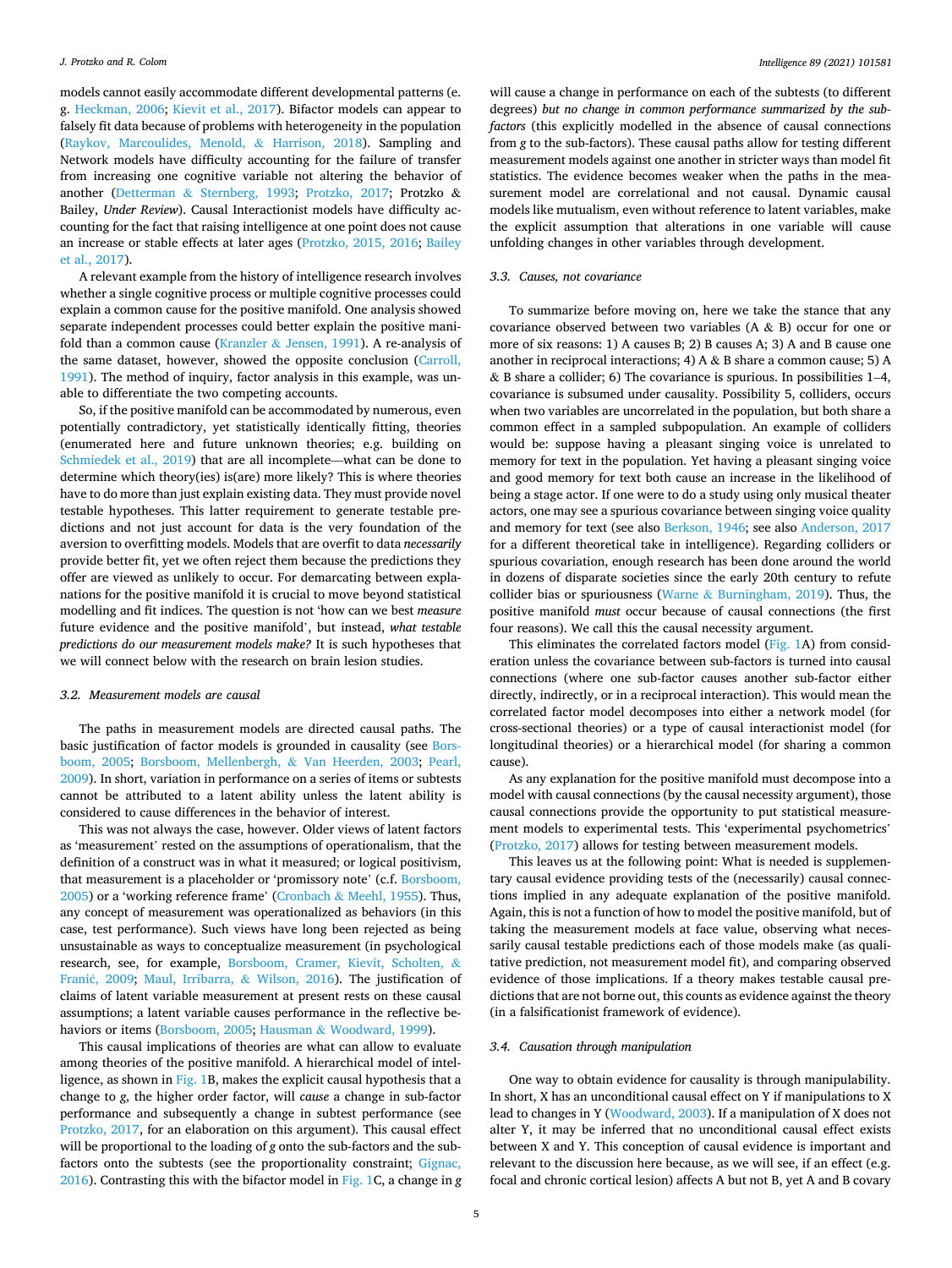<span id="page-5-0"></span>and must be causally connected (via the causal necessity argument), then A cannot be an unconditional cause of B, nor can the manipulation have altered any common cause of A and B. Any explanation of the positive manifold that implies an unconditional cause between A and B would thus be evidenced against.

Unlike work looking at manipulations such as cognitive training, drugs (e.g. Schubert et al., 2018) or early environmental interventions as a way to increase a given ability (see [Protzko, 2017;](#page-12-0) Protzko & Bailey, *Under Review*), manipulability can easily work when *reducing* a local ability. The effects of focal chronic cortical lesions follow a consistent and somewhat predictable pattern of effects. Focal chronic lesions to the cortex lead to local instead of global cognitive deficits. Here global means across all cognitive abilities. We next review some of the available evidence as it might help to provide clarity to the testing among causal explanations for the positive manifold.

## **4. Brain lesion mapping and cognitive effects**

Structural and functional brain imaging studies based on the individual differences approach report correlations between variations in brain features and cognitive differences usually measured by standardized tests [\(Basten, Hilger,](#page-11-0) & Fieback, 2015; [Colom, 2014](#page-11-0); [Colom, Kar](#page-11-0)ama, Jung, & [Haier, 2010;](#page-11-0) Colom & [Thompson, 2011](#page-11-0); [Dubois](#page-11-0) & [Adolphs, 2016;](#page-11-0) [Haier, 2017\)](#page-11-0). The obtained outcomes are correlations and do not tell if the identified brain regions are *causally* involved in the cognitive differences. Brain lesion studies, however, can tell whether a manipulation to brain region X leads to an impairment in cognitive function Y supporting the measured differences [\(Barbey et al., 2012,](#page-11-0)  2014; Gläscher et al., 2009, 2010).

## *4.1. Local instead of global deficits*

The basic maxim of focal chronic cortical lesions leads to local instead of global deficits has been realized since the beginning of lesion research. Research on the effects of lesions on cognitive functions started small with single case studies (e.g. H.M. [\(Dittrich, 2017](#page-11-0); [Scoville](#page-12-0) & [Milner, 1957](#page-12-0)), and Phineas Gage (e.g. [Damasio, Grabowski, Frank,](#page-11-0)  Galaburda, & [Damasio, 1994](#page-11-0); [Van Horn et al., 2012](#page-12-0)) are well-known examples). As the field progressed, however, research began to incorporate larger samples, more circumscribed lesions, and comparison (control) individuals. Often, these latter individuals would be patients living similar lives (e.g. in the same mental hospital for non-lesion reasons) or patients with focal lesions in different regions (see [Price,](#page-12-0)  [2018](#page-12-0) for the argument from dissociation).

Much of the work looking at the behavioral spread of focal damage restricts itself to tasks that are relevant to the damaged area. For example, in studies of patients with right cortical lesion damage to white matter tracts, certain lesions are shown to alter spatial neglect while other regions to object-centered neglect (e.g. [Vaessen, Saj, Lovblad,](#page-12-0)  Gschwind, & [Vuilleumier, 2016](#page-12-0)). Yet measures of verbal ability or global processing speed are often not measured in these studies. Again, the simple reason is likely why bother to test verbal ability deficits to right cortical damage when most verbal regions are located in the left hemisphere. Such evidence cannot be used for our purposes here because the very point is to understand not just *what* is affected by damage to region X, but more specifically what *is not affected* yet covaries with the abilities affected by region X which must be causally related in some way. Thus, we must restrict the literature search to studies involving not just focal lesions (instead of lesions grouped together by entire hemispheres, see [Theiling, Petermann,](#page-12-0) & Daseking, [2013](#page-12-0) for example) and cognitive measurement, but studies investigating a breadth of abilities not a priori believed to be affected (dissociation).

From this literature, we see the same pattern of focal chronic cortical lesions leading to local, not global deficits. Lesions to the frontal or prefrontal cortex leads to deficits in working memory ability, as well as in the ability to plan-out a sequence of moves ([McFie, 1961](#page-12-0)); spatial short-term memory, however, is completely unaffected compared to age and pre-morbid IQ matched controls ([Owen, Downes, Sahakian, Polkey,](#page-12-0)  & [Robbins, 1990](#page-12-0)) or patients with posterior lesions [\(Duncan, Burgess,](#page-11-0) & [Emslie, 1995\)](#page-11-0). Yet, via the positive manifold, short-term memory strongly covaries with working memory and sequencing [\(Colom, Shih,](#page-11-0)  [Flores-Mendoza,](#page-11-0) & Quiroga, 2006; Unsworth & [Engle, 2007](#page-12-0))—and via the causal necessity argument, they must be causally related in some way. Thus, from prefrontal cortical lesions studies it cannot be the case that working memory or sequencing causes short-term memory. This is because exogenous manipulations to working memory and sequencing lead to no change in short-term memory.

Narrowing the size of the lesion, damage to the dorsolateral prefrontal cortex leads to deficits in executive function (EF). However, crystallized knowledge, the bulk of information already stored, shows no such deficit compared to children with either focal lesions in other areas or psychiatric disorders ([Filley, Young, Reardon,](#page-11-0) & Wilkening, 1999). Yet EFs covary with crystallized knowledge [\(Friedman et al., 2006](#page-11-0)) and must be causally related in some way. Thus, from dorsolateral prefrontal cortical lesion studies, EF likely are not causal to crystallized knowledge as manipulations to EF lead to no change in crystallized knowledge.

Narrowing still, lesions to the caudate nucleus lead to deficits in problem solving ability and short-term memory [\(Mendez, Adams,](#page-12-0) & [Lewandowski, 1989](#page-12-0)). However, compared to a control group, caudate lesions have no effect on subtest performance based on verbal ability at least two months later. Thus, if verbal ability and problem-solving ability/short-term memory covary, must be causally related in some way, yet manipulations to problem solving ability and short-term memory lead to no changes in verbal ability over the span of two months, problem solving ability and short-term memory do not cause verbal ability on a relatively short timescale.

The work explored here compares patients with focal chronic lesions to controls of some sort. In some instances, this involves measuring premorbid IQ via vocabulary or reading tests such as the National Adult Reading test (Blair & [Spreen, 1989](#page-11-0); Nelson & [Willison, 1991\)](#page-12-0). Implicit in the use of such measures is that reading ability is not affected by frontal lobe damage. One cannot accurately measure pre-morbid IQ via reading ability if reading ability is reduced by frontal lobe damage. Therefore, either the use of such measures to approximate pre-morbid IQ is inherently flawed, or such measures are valid predictors but unaffected by many focal lesions, adding to the evidence that not all covarying abilities are causally affected by focal lesions. Narrower investigations, involving damage to smaller and smaller regions, comparing voxel to voxel across large numbers of participants, can lead to even stronger evidence, as we see next.

## *4.2. Voxel-based lesion symptom mapping (VBLSM)*

VBLSM compares the psychological features of interest of patients with a chronic lesion at a given voxel with patients without a lesion at that voxel [\(Fig. 4](#page-6-0)). Unlike functional neuroimaging studies –which usually rely on the brain metabolic demands and provide a correlational association between brain and psychological signals—VBLSM can identify regions playing a possibly causal role, based on mapping which damaged voxel is associated with cognitive impairments. This involves studies in which a typical psychometric/neuropsychological test battery are given to large groups of patients with lesions in different regions across the brain.

VBLSM relates patients' psychological scores to their individual lesion pattern. Thus, for instance, after analyzing 241 patients with single, focal, stable, and chronic brain lesions, lesions within a circumscribed set of areas of the frontal and parietal left hemisphere were related to deficits in general intelligence (*g*) scores extracted from a nine-subtest battery [\(Fig. 5](#page-6-0)) (Gläscher et al., 2010).

Instead of focusing on *g*, VBLSM can be used to identify lesions in which specific voxels correspond to deficits either in subtest or subfactor abilities. In this regard, visuospatial skills (Picture Arrangement,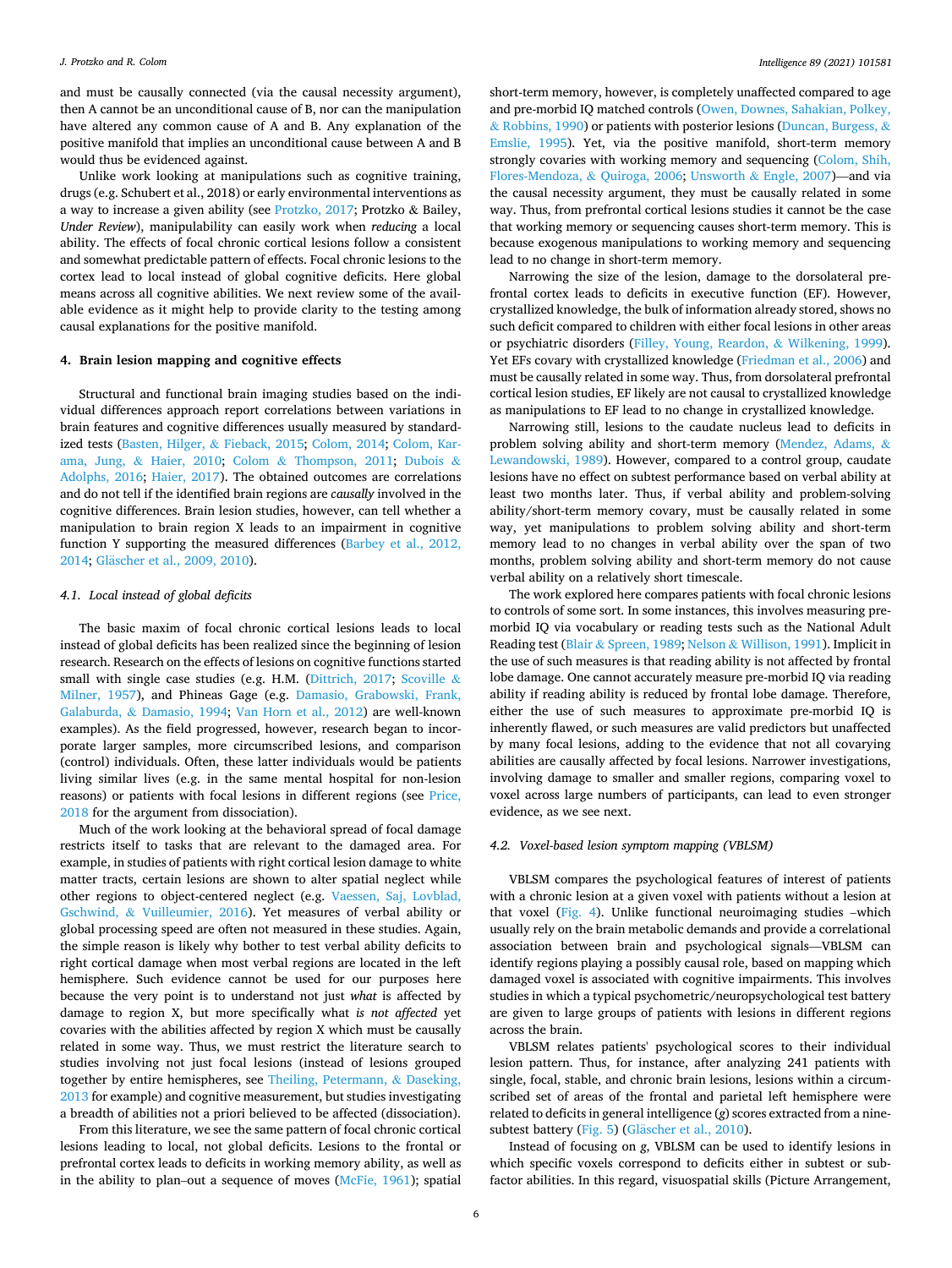<span id="page-6-0"></span>

**Fig. 4.** Summary of steps for computing VBLSM: (1) Creation of masks, using the original/native registration, for identifying the damaged area; (2) Normalization of the native image with respect to a reference group to improve comparability across individual brains, (3) Application of the masks created in step 1 and normalized in step 2 to the psychological outcomes of interest. This allows the visualization of which damaged regions do have impact over the measured psychological variables. The figure at the far right shows an example using data from the [Barbey et al.'s \(2012\)](#page-11-0) large-scale lesion study.



**Fig. 5.** Measurement model including 9 subtests from the Wechsler battery completed by the patients in the Gläscher et al.'s  $(2010)$  study. The factor structure obtained for the patients replicated the observed with the general population.

Block Design, and Picture Completion) seem vulnerable to damage in areas of the right hemisphere. Damage to these regions cause deficits in visuospatial skills, but not deficits in other cognitive abilities. As shown in Fig. 6, the lesion map for similarities (figuring out how two words are related, such as how are chop and carve related?) shows remarkable overlap with the lesion map for *g*, whereas the lesion map for block design (manipulating colored blocks to match a given drawing) shows meager overlap with the lesion map for *g*. Interestingly, however, the psychometric *g* loadings of similarities and block design are almost identical (0.61 and 0.57, respectively). Furthermore, given the positive manifold, similarities and block design performance is correlated—and given the causal necessity argument, any explanation must be causal in nature.

Overall, lesions in one brain region cause local deficits. This point becomes important to understand the causal connections implied by the measurement models depicted in [Figs. 1, 2](#page-2-0)  $\&$  3, considered in psychometric research, when understanding the structure of intelligence and ultimately more and less likely reasons for the positive manifold.

# **5. What do lesion studies tell about the positive manifold and the structure of human cognition?**

Now we can assemble the pieces and see what evidence lesion studies might play in the psychometric structure of cognitive abilities. Again, the question is not how to measure the effects of lesions from a modelling framework, but what causal and testable predictions different models for the positive manifold necessarily make. The pattern from the lesion evidence reviewed above is indeed focal chronic cortical damage leads to local cognitive effects. It is important to point out that there is no a priori reason for this to be the case. If the brain were an entire causal network where every node was a driver node, any lesion anywhere could impact the whole system. Luckily for human functioning, this is not the case. The brain does not follow a simple 'all nodes are causal' perspective. One of the main benefits of a network with non-



**Fig. 6.** Overlap between each of the nine subtests from the Wechsler battery (WAIS) completed by the patients and the lesion map obtained for the general factor of intelligence (g). The psychometric *g* loading computed for each subtest is also shown (adapted from Gläscher et al., 2010).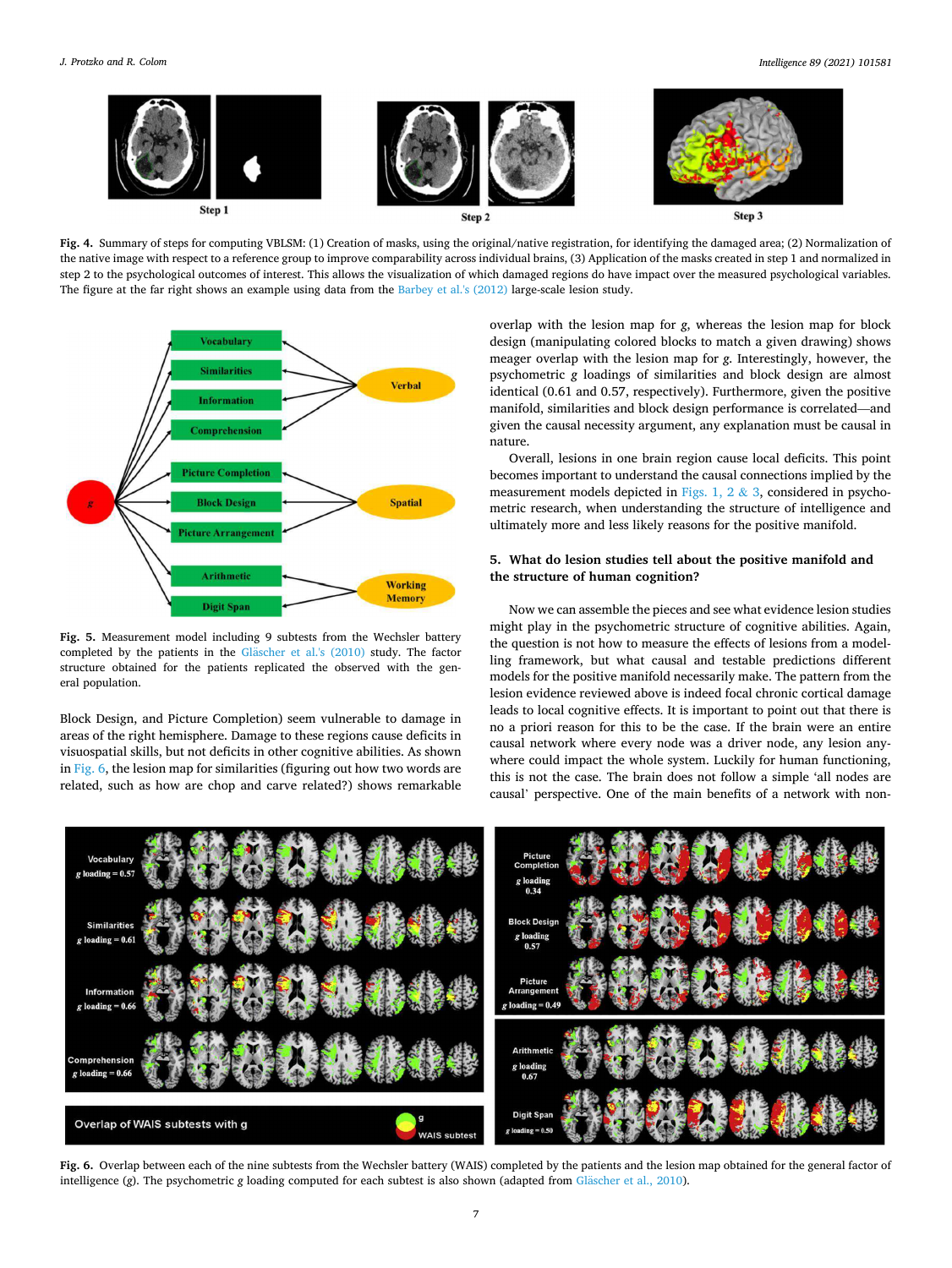driver nodes over a centralized system is precisely its robustness (in a systemic sense) to disruptions [\(Santarnecchi, Rossi,](#page-12-0) & Rossi, 2015; [Santonja et al., 2021\)](#page-12-0).

Some important points to consider before we combine the two strands. First, cortical lesions can damage multiple psychological functions. Furthermore, lesions can be large and distributed, challenging the definition of 'focal'. Per the evidence provided above of increasingly focal lesions, while multiple processes are impaired, not all covarying (and necessarily causally connected in some way) abilities are impaired. This was shown not only in the work using VBLSM, but also the work on caudate nucleus damage impairing problem solving and short-term memory but not verbal ability; as well as dlPFC lesions causing a deficit in EF, but not in crystallized knowledge (all compared to controls). It is the dissociation of lesion effects that are relevant here.

Second, lesion studies are complex, especially when combined with the inherent degeneracy of the brain (many cortical regions may be required for one function, one region may confer many functions, and so forth). Yet this complexity is not a concern for the arguments here. The central feature is investigating causality through manipulability ([Woodward, 2003\)](#page-12-0). If an ability such as EF can be manipulated and it causes changes in other abilities, then we have good reason to believe that EF is causally related to those other abilities on the timescale under investigation. If we manipulate EF and no change is seen in crystallized knowledge (Gc), for example, we may discard the idea that EF causes Gc on an immediate timescale. If we manipulate EF and a change is seen in *later* Gc, it may help establish a developmental causal connection (see [Section 5.4](#page-8-0) below for an expounding on this developmental causality).

As a reminder, a psychometric model like that found in [Fig. 1](#page-2-0)B makes the explicit causal prediction that a manipulation to one sub-factor (make it EF) will cause changes in subtests only causally reflective of that sub-factor. Furthermore, there will be no causal effect 'upwards' to *g*, nor 'across' to other sub-factors (call one crystallized knowledge). This is explicitly modelled in the hierarchical structure by the presence and (crucially) the absence of causal pathways between the variables. To test the causal predictions of such a model, we can manipulate the sub-factor EF (through any means) and see whether there is predicted *absence* of changes in crystallized knowledge (see [Protzko, 2017](#page-12-0) for an elaboration and examples).

Thus, it may appear odd that there is no need to understand the specific neural-to-psychological processes of the specific brain regions under question (cf. [Krakauer, Ghazanfar, Gomez-Marin, MacIver,](#page-11-0) & [Poeppel, 2017\)](#page-11-0). The central argument (a form of black-box causation) again laid out is as follows: (a) Psychometric models of the positive manifold are causal models. (b) Causal models entail necessary testable causal predictions. (c) The best test of competing models is to manipulate an element of the model and see if the necessarily entailed results play out. (d) Focal lesions represent such a valid manipulation. And (e) as long as the lesion does not also lesion regions responsible for other cognitive abilities (e.g. focal), the dissociation of psychological effects tests the entailed predictions of the different psychometric models. This is how neuroscience can inform psychometrics, by providing tests to the causal implications of the psychometric models.

To develop the key argument, take as an example a focal lesion to the right inferior frontal cortex (rIFC). Based on neuroanatomical studies, we would expect this focal damage leads to local effects only. Indeed, such damage has been shown to affect the inhibition component of EF, but little else ([Aron, Robbins,](#page-10-0) & Poldrack, 2004; [Swick, Ashley,](#page-12-0) & [Turken, 2008](#page-12-0)). Thus, lesions to this region represent a manipulation to inhibitory control. We can then look at what different psychometric theories predict will happen when there is a manipulation to inhibitory control (or EF as a standalone sub-factor). We expect to observe no deficits to crystallized knowledge or processing speed, or verbal abilities etc. as determined by the pattern of frontal evidence reviewed above. Furthermore, this damage lies outside of the left frontal pole, and as such does not show deficits in a higher-order *g*-factor (if necessitated by theory; Gläscher et al., 2010). With this pattern of responses in hand as

an example, we can explore the causal connections necessitated in the proposed models to explain the positive manifold. Importantly, our argument is not restricted to the rIFC and is informed by the whole pattern of lesion studies reviewed above. We only present this as an illustrative example.

#### *5.1. Hierarchical and bifactor models*

In a hierarchical model [\(Fig. 1B](#page-2-0)), rIFC damage would correspond to a deficit in a sub-factor. We would therefore expect to see performance deficits on any subtest that is reflective of the sub-factor (due to the presence of causal arrows to the manifest variables). We would *not*, however, expect to see any deficits in unrelated sub-factors (as there is no causal connection between them). As well, we would not expect to see any deficit in *g*, as there is no 'upwards' causation to *g* modelled. As the lesion only affects EF/inhibitory control, but not *g* or other abilities in our example, this pattern of results is therefore indirect evidence in favor of a hierarchical model of intelligence, as the patterns of effects from such a lesion matches the expected causal pathways and their determined effects.

Bifactor models [\(Fig. 1](#page-2-0)C) are able to accommodate the example but do so in a very interesting way. The rIFC lesion would correspond to a deficit in a sub-factor which would then manifest as deficits in performance on only those tasks reflective of this factor. As in the hierarchical model, there is no expected deficits in effects on other sub-factors or *g*. So far, the bifactor model is indirectly supported by the pattern of deficits from lesion studies. For manifest performance on a cognitive test in the bifactor model, however, there is also a direct influence of *g* on the test, on top of the causal effect from the sub-factor. It can be the case, therefore, that damage to the sub-factor can lead to *undetectable* deficits in a causally reflective subtest scores because of the superior performance of *g*. This pattern of results is a well-known phenomenon in the neuroscience literature referred to as the cognitive reserve hypothesis. People with higher levels of general intelligence are more likely to 'adapt' or 'hide' their deficits caused by lesions or cognitive deterioration ([Katzman et al., 1988](#page-11-0), [Santarnecchi et al., 2015;](#page-12-0) [Santonja et al.,](#page-12-0)  [2021\)](#page-12-0). This is a place a bifactor model is better able to explain effects than a hierarchical factor model. In the hierarchical factor model, there is no connection to test performance from *g* that does not go through the damaged sub-factor. Therefore, there is no causal path available for cognitive reserve to increase the performance on the test. In the bifactor model, however, there is such a causal direct path from *g* to test performance. Only the bifactor model contains a direct path from a theorized *g* to specific subtest performance (see [Gignac, 2016\)](#page-11-0). The direct path onto manifest performance not through a damaged sub-factor is what is required for cognitive reserve to operate. Therefore, a bifactor model is able to explain an aspect of lesion evidence that the hierarchical model cannot. While both can accommodate the causal predictions based on lesion evidence, bifactor models are better able to accommodate additional neuropsychological findings.

## *5.2. Correlated factors and network models*

The correlated factor model cannot explain the positive manifold as the correlated links must, by necessity, be causal. As noted above, if we make the links causal, we can treat them the same way we would address a network model ([Fig. 2](#page-3-0)B; see [Epskamp, Rhemtulla,](#page-11-0) & Borsboom, 2016 for an example). In a network model, the paths between sub-factors are causal. Therefore, lesion to the rIFC, using the working example, would be predicted to *cause deficits in other*—*causally connected variables*. But this is not what is observed on a short timescale (see [Section 5.4](#page-8-0) below for evidence on developmental timescales). Thus, the pattern of lesion studies is indirect evidence *against* a causal network model of the positive manifold. The way to bypass such disconfirming evidence would be to remove the connections between the damaged node and other unaffected-by-the-example-lesion nodes. As inhibition covaries with, for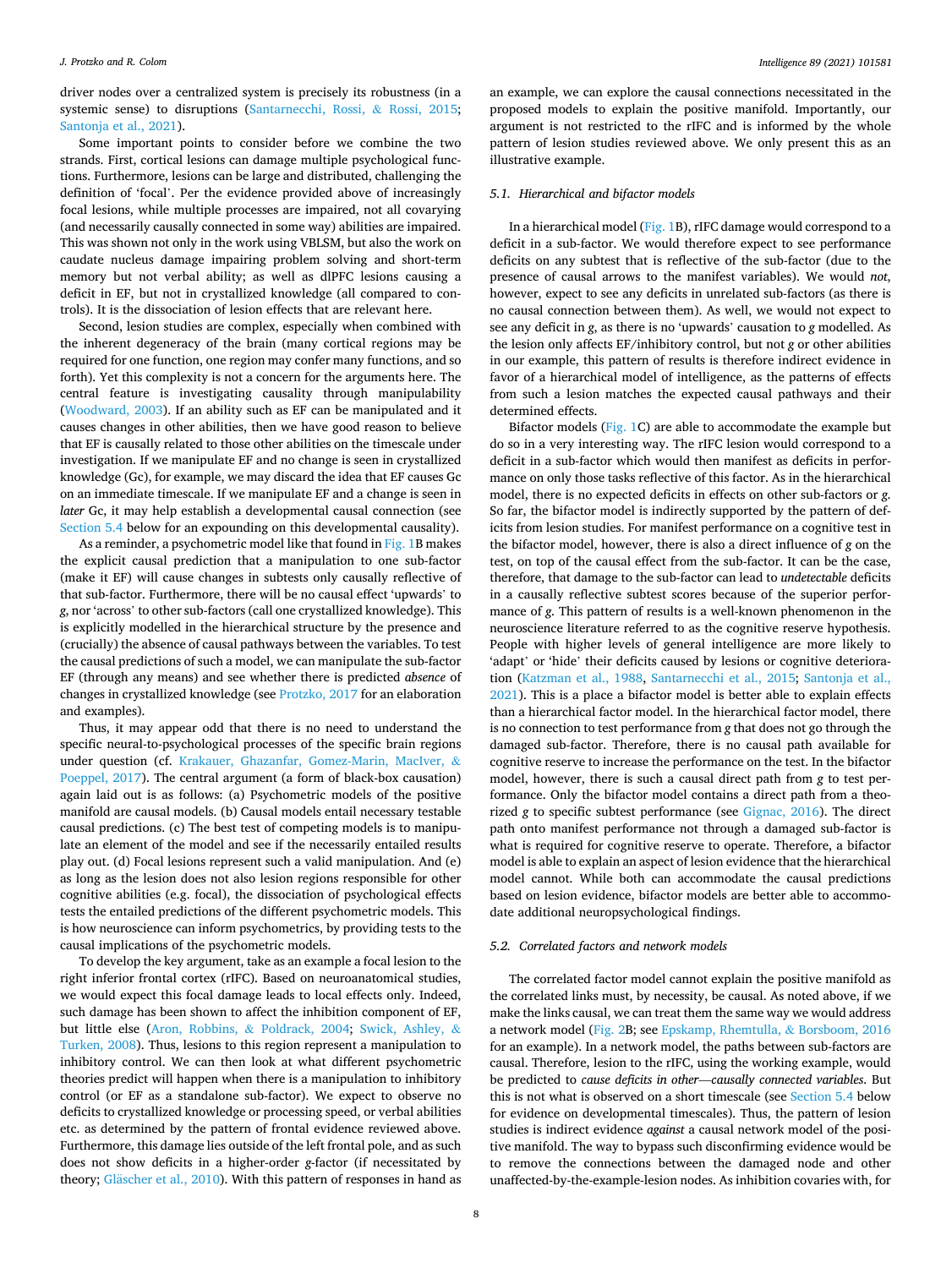<span id="page-8-0"></span>example, vocabulary (via the positive manifold), such a model would therefore be unable to explain such covariance without resorting to a common-cause model for why inhibitory control and vocabulary covary, yet EF does not cause vocabulary.

Therefore, cross-sectional network models are unable to accommodate lesion evidence as the connections between covarying variables are unlikely to be causal (due to a lack of spreading loss from a focal lesion to all other abilities). As to date there has been no focal cortical brain region where manipulations cause diffuse effects, we cannot as yet claim any of the nodes are driver nodes. It may be the case in the future some driver node is identified where minor manipulations cause changes in all covarying abilities. But these connections so far, however, cannot submit such connections as covarying but not causal via the causal necessity argument.

Another implication of network models is the common Frontal and Parietal brain regions active across tasks (e.g. Duncan & [Owen, 2000](#page-11-0)). Common brain regions across tasks being activated across multiple tasks, with lesions to those areas not causing diffuse performance deficits, might appear to present a paradox. We think, however, this more appropriately stands as evidence either against the causal role these regions play as driver nodes in a network model, or evidence that the regions act more in a bifactor model with cognitive reserve described earlier able to 'pick up the slack'. Future research will help tease these implications out.

## *5.3. Sampling models*

Bonds models are able to accommodate the pattern of lesion effects, although to do so they must engage in semicircular reasoning. In the bonds model, there is no covariance whatsoever between the bonds outside of being sampled by a given subtest. Therefore, if one were able to create the ideal test that only samples one bond (the key research goal of J. P. [Guilford, 1967;](#page-11-0) theorized to be impossible by [Lumsden, 1976](#page-12-0) and [Detterman, 1987\)](#page-11-0), test performance would be uncorrelated in the population with another test that did not sample the isolate bond. Bonds can be as small as an individual neuron in Thompson's bonds model ([Thomson, 1951\)](#page-12-0), and the pattern of lesion studies are at the moment far too global and not granular enough to test such a prediction.

Assuming we could, however, the following prediction would be made ([Fig. 3B](#page-3-0)). Suppose damage to the rIFC was exceptionally small and located on one bond. We would only see manifest deficits on cognitive tests that are causally reflective of it and no other tests. As this is the pattern of results observed in lesion studies, it is indirect evidence in favor of bonds models. The only hesitation should be that in the absence of causal and testable pathways in bonds models, the predictions become 'lesions only affect what they affect and not affect what they do not affect' which is an unimpressive truism. If such theoretical bonds exist, some bonds may surely affect more tasks than others, so when it comes to the effects of focal brain damage, the effect can be restricted to just a small number of tasks, or more widespread. Thus, bonds models are indirectly supported by the lesion evidence.

The POT model ([Fig. 3C](#page-3-0)), a complex variant of sampling models, provides more testable predictions. Using the example, damage to the rIFC would provide a local deficit in a specific process (inhibitory control). That decrement would lead to a strong constraining of additional processes. Meaning, damaging the rIFC would lead to two processes unrelated to inhibitory control, such as reaction time and vocabulary, to become more highly correlated (as they would be constrained via the EF gating filter). Covariance, however, cannot be increased without performance on the abilities also being altered. Therefore, damage to inhibitory control would have to transfer to other abilities, even if the decrement performance was not due to a loss of those abilities but a constrained gating mechanism. One aspect in favor of POT is it may partially account for the cognitive reserve hypothesis as long as it is restricted to within-domains. Part of the POT model involves a withindomain compensatory mechanism. Thus, within a domain very local

damage may be hidden by heightened undamaged processes within that same domain. What POT explicitly does not allow, however, would be cross-domain compensation (e.g. mental rotation deficit compensated by *g* or verbal ability or any cross-domain process). Therefore, future work and refinements to POT would require taking these issues into account.

## *5.4. Causal interaction models*

Causal interaction models are also unable to accommodate the pattern of effects seen in lesion studies. Unlike other models which aim to explain immediate covariance, these developmental models require longer timescales to evaluate causal implications. For example, in Cattell's Investment model, such local damage as to the rIFC would be too 'small' to provide indirect evidence, as the pattern of results would unlikely lead to an overall deficit in fluid abilities (as the pattern of effects are more local). Therefore, in the example of damage to the right inferior cortex, the evidence is neutral. If we instead increase lesion size to the prefrontal cortex, causing a resultant decrease in fluid intelligence at the earliest ages, we can see how the effects play out.

Investment models, where fluid abilities are 'invested' into verbal abilities, make the prediction that manipulations to early fluid abilities will manifest as long-term changes in both verbal and fluid abilities. Dynamic mutualism [\(van der Maas et al., 2006\)](#page-12-0) gives no preference to one ability over others as the 'driver' of cognitive development and instead each ability is invested causally into all others. Thus, any manipulation to one ability will be reflected in long-term changes in all abilities. Therefore, the simple case of childhood cortical lesions to right frontal regions causing a decrement in fluid abilities, under both investment and mutualistic models, will manifest as long-term decrements in verbal abilities under these models.

Although there is a large literature on focal cortical lesions in childhood, the developmental subset of the literature relevant here is exceedingly small. Four requirements are needed to be filled to properly test the causal implications of such developmental models: 1) Focal cortical lesions need to occur in childhood; 2) to test developmental models, long-term follow-up years after the early lesion must be investigated; 3) To test the manipulation-induced causal assumptions, followup measurements must break down the outcomes by focal lesion site; and 4) follow-up measurements must include a range of dissociable intelligence outcomes (e.g. not just Full-Scale IQ or local abilities only). To our knowledge and through an extensive search, no study to date has reported results properly fulfilling all four categories. Thus, we describe results relevant to three of the four requirements. Studies with only two or less of the four (e.g. [McFie, 1961](#page-12-0); Woods & [Teuber, 1978](#page-12-0); [Woods,](#page-12-0)  [1980;](#page-12-0) Aram & [Ekelman, 1986;](#page-10-0) Riva & [Cazzaniga, 1986](#page-12-0); [Levine, Hut](#page-12-0)[tenlocher, Banich,](#page-12-0) & Duda, 1987; [Nass, Peterson,](#page-12-0) & Koch, 1989; [Aram](#page-10-0) & [Eisele, 1994;](#page-10-0) [Raz et al., 1994;](#page-12-0) Muter, Taylor, & [Vargha-Khadem, 1997](#page-12-0); [Filley et al., 1999;](#page-11-0) [Anderson, Catroppa, Rosenfeld, Haritou,](#page-10-0) & Morse, [2000;](#page-10-0) [Jacobs and Anderson., 2002](#page-11-0); [Pavlovic et al., 2006](#page-12-0); [Catroppa,](#page-11-0)  [Anderson, Morse, Haritou,](#page-11-0) & Rosenfeld, 2007; [Jacobs, Harvey,](#page-11-0) & [Anderson, 2007](#page-11-0); [Duval et al., 2008](#page-11-0); [Long et al., 2011;](#page-12-0) [Gingras](#page-11-0) & Braun, [2018\)](#page-11-0) do not contain enough evidence for our purposes here. Furthermore, studies without lesions but instead looking at IQ changes over time in those with endogenous diagnoses, also do not contain the level of causality for the purposes aimed here (e.g. [Felton, Naylor,](#page-11-0) & Wood, [1990;](#page-11-0) see also [Ackerman, Weir, Holloway,](#page-10-0) & Dykman, 1995).

## *5.4.1. Long-term outcomes reported by focal lesions site with dissociable intelligence data not in children*

[McFie \(1960\)](#page-12-0) compared 206 individuals with focal lesions to one of six regions: left or right frontal, temporal, or parietal regions when they were middle-aged. The comparison group in this study was the agematched subtest scores from the norming sample of the WAIS. In this study patients with right frontal lesions showed worse performance on reasoning and processing speed measures such as picture arrangement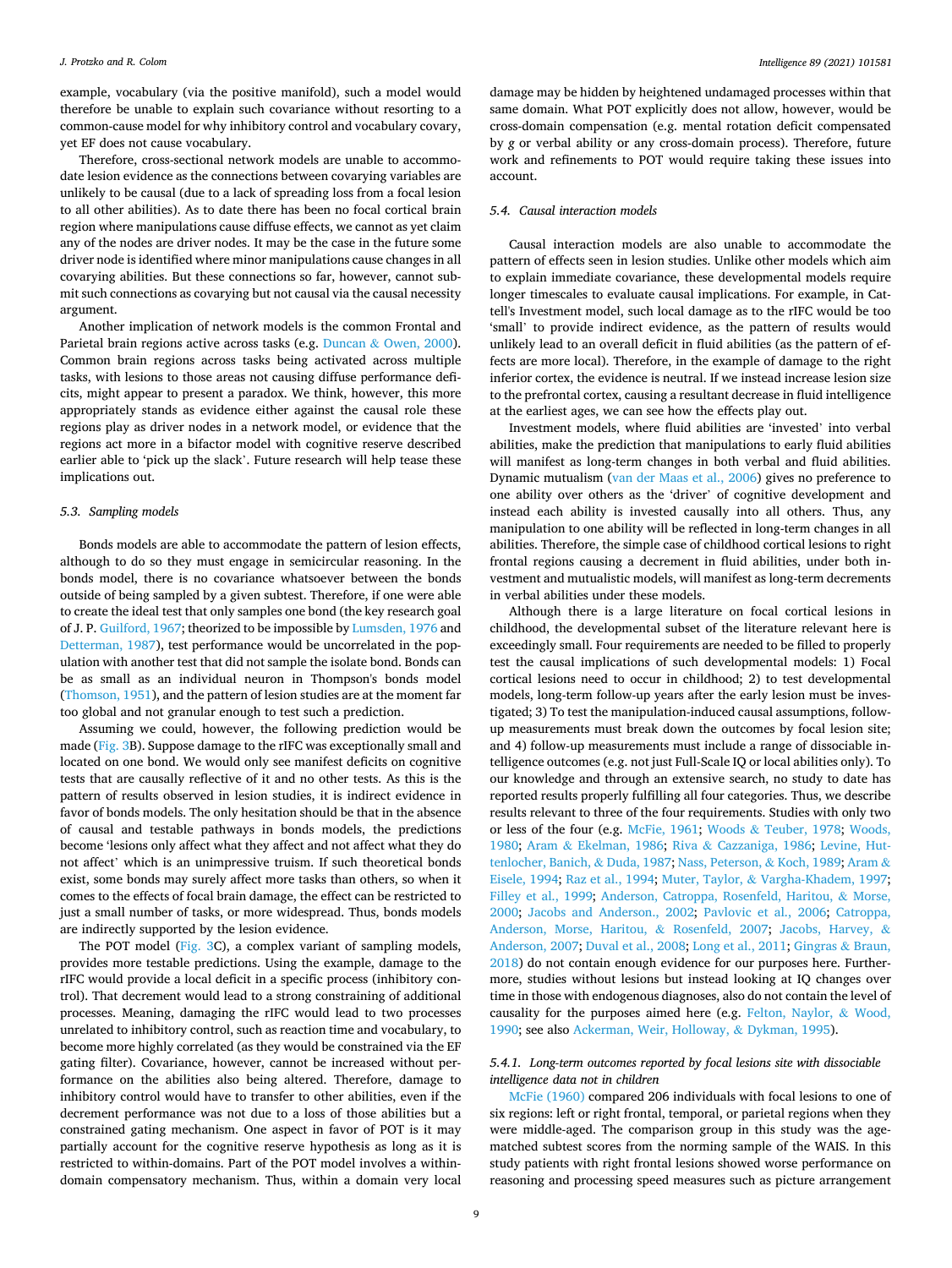<span id="page-9-0"></span>and digit-symbol substitution, but showed absolutely no deficits in vocabulary or other verbal tasks such as similarities. Thus, a manipulation can alter some abilities that continue to show up decades later, but not others. This suggests there cannot be a direct or indirect causal connection between all abilities. It is important to point out, however, that this study excluded participants who had sustained the injury at birth or in early childhood. It is therefore not as clear the specific age of lesion onset interacting with age. This is particularly important as age of lesion onset has implications for intellectual development (discussed below). Furthermore, the age of lesion was not reported, so the full implications of developmental models cannot be assessed from this data alone.

Another study looked at the impact of focal traumatic head wounds in World War II vets 30 years after the lesion, compared with vets who sustained peripheral nerve injury ([Corkin, Rosen, Sullivan,](#page-11-0) & Clegg, [1989\)](#page-11-0). Looking just at the vocabulary subtest, damage to all locations led to a developmentally exacerbated decline in vocabulary except for damage to the right parietal lobe. Damage to the right parietal lobe, however, did lead to developmental deficits in perceptual field dependence and spatial tests such as block design. Thus, again, focal damage can lead to developmental deficits in some abilities but not others, indicating that a manipulation can alter some abilities (spatial ability) but not others (vocabulary) in adults. Therefore, if causal interactionist models apply to intellectual development throughout the lifespan, this evidence would stand as counterevidence to the models implied effects. If the causal interactions only apply to childhood, this evidence is neutral to the models.

# *5.4.2. Long-term outcomes from focal childhood lesions with dissociable intelligence data not reported by lesion location*

[Westmacott, Askalan, Macgregor, Anderson, and Deveber \(2010\)](#page-12-0)  looked at 145 children who suffered a unilateral ischemic stroke, with follow-up tests done between 1 and 8 years later with dissociable intelligence data. Unfortunately, the results were not broken down by site of focal lesion on verbal vs. performance IQ deficits. Results did show, however, that intellectual outcomes were *worst* for children suffering lesions perinatally than in middle childhood through adolescence. Therefore, there are likely developmental effects, but the relevance to certain structures of the positive manifold are unclear.

[Montour-Proulx et al. \(2004\)](#page-12-0) investigated 257 children with cortical lesions to only one region (coded as frontal, parietal, temporal, or occipital) sustained when they were 5 years old and tested them when they were 13 years old. Although this study found that lesions sustained earlier in life lead to worse intellectual outcomes, there was no breakdown of the dissociable intelligence data by brain region.

[Hajek et al. \(2014\)](#page-11-0) looked at 36 children following arterial ischemic strokes compared to 15 children with asthma. While the children suffered lesions as early as perinatally and had follow-up assessments on average 5 years later, the data was not broken down by lesion location on the dissociable intelligence data. Measures like inhibitory control were particularly affected, but without the data broken down by lesion location this cannot be interpreted for our purposes here.

[Braun et al. \(2002\)](#page-11-0) looked at 357 adolescents (mean age 17yo) who suffered a unilateral focal lesion 12 years prior. Unfortunately, the results were not broken down by lesion site beyond left/right hemisphere despite having dissociable intelligence data.

## *5.4.3. Long-term outcomes from non-focal childhood lesions with dissociable intelligence data reported by lesion location*

[Westmacott, MacGregor, Askalan, and deVeber \(2009\)](#page-12-0) investigated the effects of unilateral lesions in 3.5–6 year-olds ( $N = 26$ ) three to six years after their ischemic strokes. While the data provided dissociable verbal and performance IQ measures, from early childhood lesions with adequate follow-up, the breadth of the lesions were too wide to be classified as focal (on average covering multiple cortical lobes). No child had a focal right frontal lesion, only one child had a focal frontal lesion

(to the left side) showing significant deficits in all intellectual abilities except for perceptual reasoning/organization at age 10. Thus, while close, the absence of focal-ness of the lesions in this study corrupt the manipulability argument as it cannot be clear what else is affected by the diffuse lesions.

#### *5.4.4. All four requirements combined?*

As noted, no single study contains all four of the required components to adequately test certain developmental models (early focal lesions, long-term follow-up, dissociable intelligence data, and reported by lesion site). Perhaps the closest comes from work showing lesions to the right prefrontal cortex in 2–3 year-olds led to deficits in sustained attention when they were around 11 years old, with no concomitant deficit in processing speed (measured by the Trails Making Test, version A; [Anderson, Jacobs,](#page-10-0) & Harvey, 2005). Unfortunately, the results of the study do not report right prefrontal *only* versus left prefrontal (with children with diffuse lesions being included in both groups) nor does it contain data on functionally unrelated yet covarying abilities (like vocabulary).

There is a case study of an 11-year old with a pre-morbid IQ of 126 in gifted programs who suffered frontal lobe contusions (left greater than right). Eight weeks after the injury verbal IQ was similarly high (VIQ  $=$ 119) but performance IQ severely limited (PIQ = 60; [Williams](#page-12-0) & Mateer, [1992\)](#page-12-0). Two and four years after the injury, verbal abilities had remained unimpaired while inhibitory control and attention were significantly impaired. While only a case study, this shows that a manipulation (frontal damage) can cause changes to a subset of abilities but not others. This cannot be the case if all cognitive abilities are causally interrelated over development (as directly implied by mutualism accounts). More evidence, however, is needed.

The only other study coming close to what we are looking for is a study of 30 unilateral lesioned 10-year-olds who were studied when they were 20 years old. Although the data was not broken down by lesion site and there was no expansive intellectual measurement, one interesting dissociation emerged. EF was impaired for all patients, while recognition memory was not [\(Braun, Guimond, Payette,](#page-11-0) & Daigneault, 2013). Thus, we see two abilities (EF and recognition memory) that covary, that must covary for some causal reason, yet manipulation to one ability leads to no change in the other. This suggests theories entailing direct or indirect causal connections between cognitive abilities cannot explain such dissociation.

Nevertheless, the only way to truly disentangle causal developmental models will be longitudinal follow up of sufficiently sized samples with proper psychometric assessments in developmentally appropriate timescales (e.g. monthly/yearly during periods of rapid growth), with consideration of focal lesions (to exploit exogeneity) and a full range of psychometric data. As it stands, the state of the literature does not contain enough such data to warrant any strong conclusions, but evidence is mounting. As is plain from our review, however, the fullest evidence testing these interaction models must be the place of future work (and we explain why). This is a further direction for neuropsychological work to take, as it is clearly a needed avenue of testing and reporting childhood focal lesions, a large battery of disparate tasks, and long-term follow-up (over the course of years).

# **6. Conclusion**

In conclusion, focal chronic cortical lesions cause local instead of global deficits and we have discussed here how this pattern may have remarkable consequences for different psychometric models trying to account for the cause of the positive manifold. The discussed evidence leads to the conclusion that not all these models are consistent with the pattern of lesion effects and their necessarily causal explanations of why all cognitive performances covary ([Table 1](#page-2-0)).

We explored three classes of models: common cause models, interconnected models, and sampling models, with a number of alternatives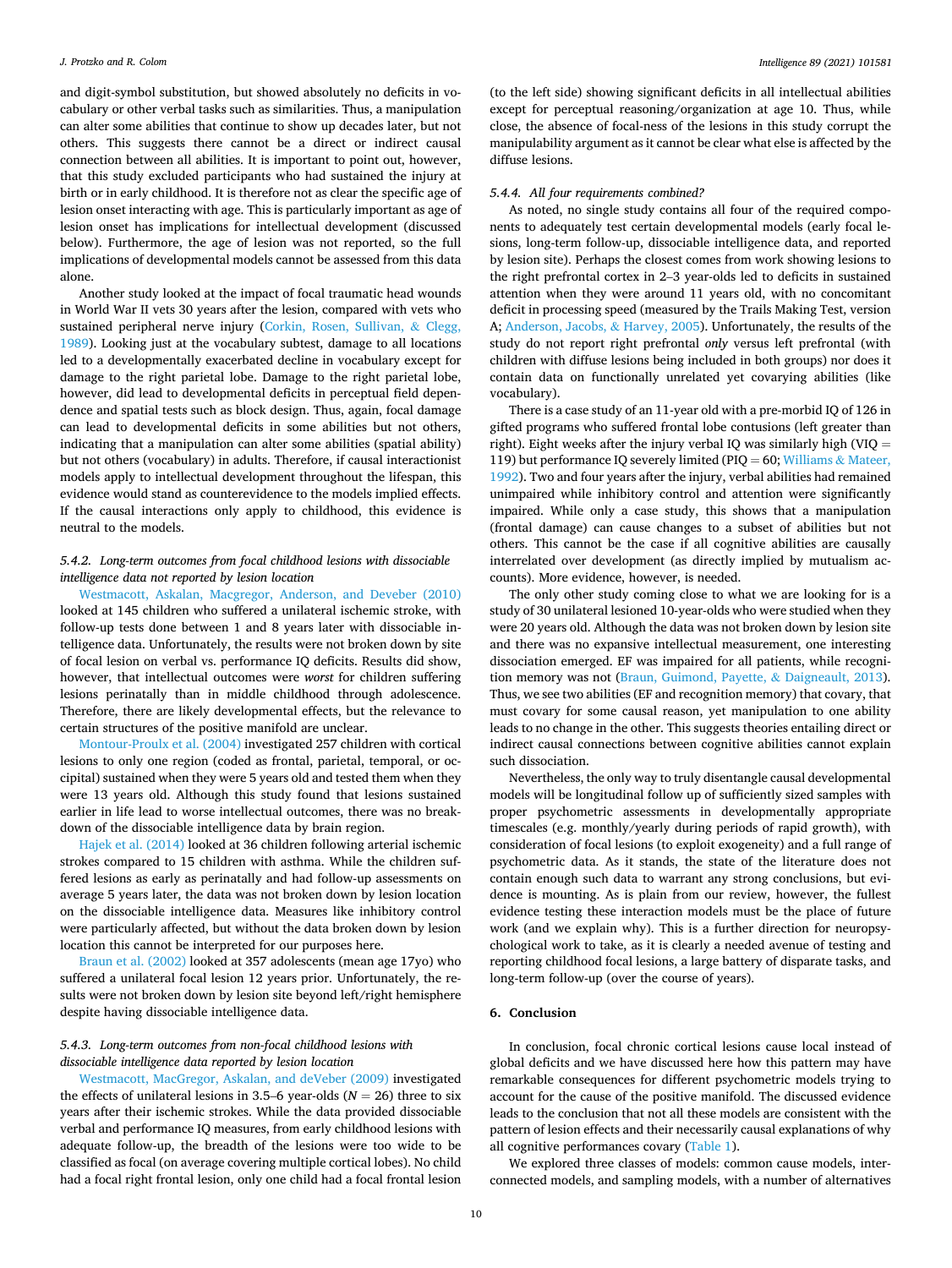<span id="page-10-0"></span>within each class ([Table 2](#page-2-0)). The fact that disparate models can accommodate –from a psychometric perspective—the positive manifold is simply an extension of a well-known scientific feature of underdetermination of theory by data. As several models are able to accommodate the positive manifold *equally well*, statistical fit indices on the same data cannot demarcate which models are more likely. Strict causal tests and indirect evidence must be accumulated for finding a way out.

One proposed solution is to adopt an experimental psychometrics approach, where effects on a potential ability/driver node are imposed and the dissipation of effects is observed to strictly test the measurement-implied causal paths ([Protzko, 2017\)](#page-12-0). Here we have explored the opposite side of the causal coin. Instead of attempting to increase cognitive abilities through training, stimulants, or other means, we explored the effects of focal chronic cortical lesions *decreasing* specific cognitive abilities.

This is an important distinction as instances of increasing local abilities through avenues such as cognitive training has been fraught with concerns over teaching to the test, 'hollow' effects not to the construct under question, and lack of reproducibility (e.g. [Colom et al.,](#page-11-0)  [2013;](#page-11-0) [Green et al., 2019](#page-11-0)). Thus, the applicability of cognitive training studies on transfer and causal connections can sometimes be tenuous. Lesion effects, however, rarely suffer from such concerns, and provide an additional test of causal implications through manipulability.

The pattern of lesion effects observed in neuropsychology research is that lesions to one part of the cortex have local instead of global effects. In one of the case examples considered here, the rIFC causes decrements in inhibitory control but not in covarying abilities such as vocabulary, reading ability, or processing speed. Using this example, we saw hierarchical models like the classic *g*-model could accommodate local deficits, but not phenomena like cognitive reserve. Bifactor models are also able to accommodate the local pattern of deficits caused by focal cortical lesions. These two types of models are therefore indirectly supported by the available lesion evidence.

Some sampling models are able to accommodate lesion effects if they engage in semicircular reasoning, which is suboptimal from a theoretical perspective. A sampling model like POT was unable to accommodate local lesion effects without corresponding effects on *g*eneral ability. Therefore, lesion research provides indirect evidence against such sampling models.

Correlated factor models must, as a necessity, decompose into a different type of model such as a network model or other interconnected model. We saw network models are unable to accommodate local lesion effects unless they decompose themselves into a hierarchical model or give up on explaining the correlation between causally unconnected variables. Causal interactionist models, such as Cattell's investment theory and dynamic mutualism, were likely unable to accommodate lesion effects, as the necessary causal connections between either some (investment) or all (mutualism) cognitive abilities is not held up by the absence of spreading effects from (for example) inhibition to vocabulary or processing speed.

Overall, it cannot be the case that performance on two different cognitive subtests are correlated without being causally connected in some way. The pattern of evidence from cortical lesions provides an interesting test of proposed causal connections from numerous competing models of the positive manifold. Only models that can accommodate a deficit in a local ability *without* effects on other *covarying*  abilities are able to account for lesion evidence. Bifactor models are best able to accommodate such evidence. Hierarchical models, like the classic *g*-model, can also accommodate lesion effects, but not cognitive reserve. Some sampling models are able to accommodate the effects as well. For developmental models, the evidence appears consistent with non-spreading deficits from early focal lesions, but more evidence is required to draw firm conclusions.

The core argument of this article is not a takedown of any type of model nor an impassioned defense of another. All models are incomplete and the cause of the positive manifold will not be found in one of the

models examined here. This may be an underwhelming conclusion, as the work here does not definitively declare a winner, but that is the nature of scientific exploration. The approach we take here is one of falsifiability of theories, instead of searching for confirming evidence. Such an approach cannot declare uncontested winners. Furthermore, as the sciences here involve individual differences, strict falsification may not be possible from one study alone. That is why, throughout, we have eschewed using the term 'falsifies' and instead used terms more like 'provides evidence against' a theory. Bringing together the two worlds of psychometrics and neuropsychology shows they may (and should) inform one another, give wider context to the implication of their work, and help move each other forward. What is clear, however, is that future theories that try to explain the positive manifold must consider the focality of lesion effects data in their explanations and (necessarily) causal implications of their theories. This is perhaps our main take home message.

Crucially, our argument here goes from neuroscience informing psychometrics. The same relation does not necessarily hold going from psychometrics to neuroscience. Future research and theorizing may draw such connections.

Available measurement models are substantially more than ways of picturing an idea. They are causal models, scientific theories, with necessarily causal connections and, importantly, testable predictions ([Borsboom et al., 2003\)](#page-11-0). These qualitative testable predictions must be borne out if a theory is to accurately explain the positive manifold. While many explanations so far can provide closely similar statistical fit, theories must do more than simply account for data. It is in these testable predictions that lesion studies can weigh in. Lesion effects being local, even years after the damage, has implications for the predictions all past present and future models make. Future theories and explanations of the positive manifold must also consider the fact that the covariance in the positive manifold must necessarily be causal *in some capacity*, yet manipulation of one local ability does not correspond to cross-sectional nor longitudinal effects on other abilities.

#### **Conflicts of interest**

The Authors Declare no Conflicts of Interest.

## **Acknowledgments**

We would like to thank Andrew Conway and Rogier Kievit for their helpful clarifications and comments.

## **References**

- [Abad, F. J., Colom, R., Juan-Espinosa, M., & García, L. F. \(2003\). Intelligence](http://refhub.elsevier.com/S0160-2896(21)00065-9/rf0005) [differentiation in adult samples.](http://refhub.elsevier.com/S0160-2896(21)00065-9/rf0005) *Intelligence, 31*, 157–166.
- [Ackerman, P. T., Weir, N. L., Holloway, C. A., & Dykman, R. A. \(1995\). Adolescents](http://refhub.elsevier.com/S0160-2896(21)00065-9/rf0010)  [earlier diagnosed as dyslexic show major IQ declines on the WISC-III.](http://refhub.elsevier.com/S0160-2896(21)00065-9/rf0010) *Reading and [Writing, 7](http://refhub.elsevier.com/S0160-2896(21)00065-9/rf0010)*(2), 163–170.
- Anderson, M. (1992). *[Intelligence and development: A cognitive theory](http://refhub.elsevier.com/S0160-2896(21)00065-9/rf0015)*. Blackwell [Publishing](http://refhub.elsevier.com/S0160-2896(21)00065-9/rf0015).
- Anderson, M. (2005). *[Marrying intelligence and cognition. Cognition and intelligence](http://refhub.elsevier.com/S0160-2896(21)00065-9/rf0020)* (pp. 268–[287\). New York: Cambridge University Press](http://refhub.elsevier.com/S0160-2896(21)00065-9/rf0020).
- Anderson, M. (2017). Binet's error: Developmental change and individual differences in intelligence are related to different mechanisms. *Journal of Intelligence, 5*(2), 24. <https://doi.org/10.3390/jintelligence5020024>.
- [Anderson, V., Jacobs, R., & Harvey, A. S. \(2005\). Prefrontal lesions and attentional skills](http://refhub.elsevier.com/S0160-2896(21)00065-9/rf0030)  in childhood. *[Journal of the International Neuropsychological Society, 11](http://refhub.elsevier.com/S0160-2896(21)00065-9/rf0030)*(7), 817–831.
- [Anderson, V. A., Catroppa, C., Rosenfeld, J., Haritou, F., & Morse, S. A. \(2000\). Recovery](http://refhub.elsevier.com/S0160-2896(21)00065-9/rf0040)  [of memory function following traumatic brain injury in pre-school children.](http://refhub.elsevier.com/S0160-2896(21)00065-9/rf0040) *Brain [Injury, 14](http://refhub.elsevier.com/S0160-2896(21)00065-9/rf0040)*(8), 679–692.
- [Aram, D. M., & Eisele, J. A. \(1994\). Intellectual stability in children with unilateral brain](http://refhub.elsevier.com/S0160-2896(21)00065-9/rf0045)  lesions. *[Neuropsychologia, 32](http://refhub.elsevier.com/S0160-2896(21)00065-9/rf0045)*(1), 85–95.
- [Aram, D. M., & Ekelman, B. L. \(1986\). Cognitive profiles of children with early onset of](http://refhub.elsevier.com/S0160-2896(21)00065-9/rf0050)  unilateral lesions. *[Developmental Neuropsychology, 2](http://refhub.elsevier.com/S0160-2896(21)00065-9/rf0050)*(3), 155–172.
- [Aron, A. R., Robbins, T. W., & Poldrack, R. A. \(2004\). Inhibition and the right inferior](http://refhub.elsevier.com/S0160-2896(21)00065-9/rf0055)  frontal cortex. *[Trends in Cognitive Sciences, 8](http://refhub.elsevier.com/S0160-2896(21)00065-9/rf0055)*(4), 170–177.
- Assem, M., Glasser, M. F., Van Essen, D. C., & Duncan, J. (2020). A domain-general cognitive core defined in multimodally parcellated human cortex. *Cerebral Cortex, 30*  (8), 4361–4380. [https://doi.org/10.1093/cercor/bhaa023.](https://doi.org/10.1093/cercor/bhaa023)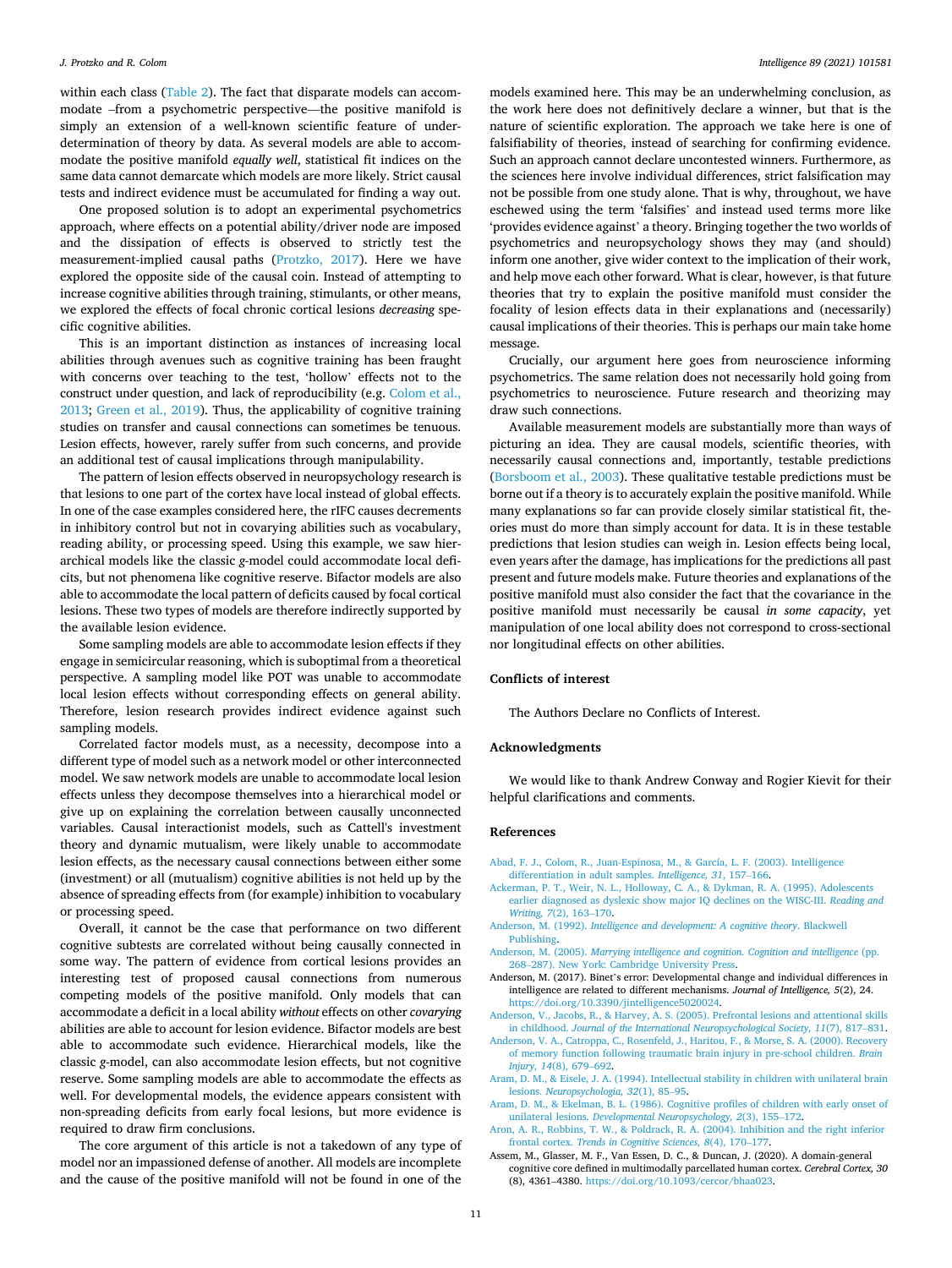#### <span id="page-11-0"></span>*J. Protzko and R. Colom*

Barabási, A. L. (2016). *Network science*[. Cambridge University Press.](http://refhub.elsevier.com/S0160-2896(21)00065-9/rf0065)

[Barbey, A. K. \(2017\). Network neuroscience theory of human intelligence.](http://refhub.elsevier.com/S0160-2896(21)00065-9/rf0070) *Trends in [Cognitive Sciences, 22](http://refhub.elsevier.com/S0160-2896(21)00065-9/rf0070)*(1), 8–20.

[Barbey, A. K., Colom, R., Paul, E. J., & Grafman, J. \(2014\). Architecture of fluid](http://refhub.elsevier.com/S0160-2896(21)00065-9/rf0075)  [intelligence and working memory revealed by lesion mapping.](http://refhub.elsevier.com/S0160-2896(21)00065-9/rf0075) *Brain Structure & [Function, 219](http://refhub.elsevier.com/S0160-2896(21)00065-9/rf0075)*(2), 485–494.

- [Barbey, A. K., Colom, R., Solomon, J., Krueger, F., Forbes, C., & Grafman, J. \(2012\). An](http://refhub.elsevier.com/S0160-2896(21)00065-9/rf0080)  [integrative architecture for general intelligence and executive function revealed by](http://refhub.elsevier.com/S0160-2896(21)00065-9/rf0080) [lesion mapping.](http://refhub.elsevier.com/S0160-2896(21)00065-9/rf0080) *Brain, 135*(4), 1154–1164.
- [Bartholomew, D. J., Deary, I. J., & Lawn, M. \(2009\). A new lease of life for Thomson](http://refhub.elsevier.com/S0160-2896(21)00065-9/rf0085)'s [bonds model of intelligence.](http://refhub.elsevier.com/S0160-2896(21)00065-9/rf0085) *Psychological Review, 116*(3), 567–579.

[Basten, U., Hilger, K., & Fieback, C. \(2015\). Where smart brains are different: A](http://refhub.elsevier.com/S0160-2896(21)00065-9/rf0090)  [quantitative meta-analysis of functional and structural brain imaging studies on](http://refhub.elsevier.com/S0160-2896(21)00065-9/rf0090) intelligence. *[Intelligence, 51](http://refhub.elsevier.com/S0160-2896(21)00065-9/rf0090)*, 10–27.

[Bailey, D., Duncan, G. J., Odgers, C. L., & Yu, W. \(2017\). Persistence and fadeout in the](http://refhub.elsevier.com/S0160-2896(21)00065-9/rf0091)  [impacts of child and adolescent interventions.](http://refhub.elsevier.com/S0160-2896(21)00065-9/rf0091) *Journal of research on educational [effectiveness, 10](http://refhub.elsevier.com/S0160-2896(21)00065-9/rf0091)*(1), 7–39.

[Berkson, J. \(1946\). Limitations of the application of fourfold table analysis to hospital](http://refhub.elsevier.com/S0160-2896(21)00065-9/rf0095)  data. *[Biometrics Bulletin, 2](http://refhub.elsevier.com/S0160-2896(21)00065-9/rf0095)*(3), 47–53.

[Blair, J. R., & Spreen, O. \(1989\). Predicting premorbid IQ: A revision of the National](http://refhub.elsevier.com/S0160-2896(21)00065-9/rf0100)  Adult Reading Test. *[The Clinical Neuropsychologist, 3](http://refhub.elsevier.com/S0160-2896(21)00065-9/rf0100)*(2), 129–136.

Borsboom, D. (2005). *Measuring the mind*[. Cambridge University Press.](http://refhub.elsevier.com/S0160-2896(21)00065-9/rf0105)

[Borsboom, D., Cramer, A. O., Kievit, R. A., Scholten, A. Z., & Frani](http://refhub.elsevier.com/S0160-2896(21)00065-9/rf0110)ć, S. (2009). The end of construct validity. In *[The concept of validity: Revisions, new directions and applications,](http://refhub.elsevier.com/S0160-2896(21)00065-9/rf0110)  Oct, 2008*[. IAP Information Age Publishing](http://refhub.elsevier.com/S0160-2896(21)00065-9/rf0110).

[Borsboom, D., Mellenbergh, G. J., & Van Heerden, J. \(2003\). The theoretical status of](http://refhub.elsevier.com/S0160-2896(21)00065-9/rf0115) latent variables. *[Psychological Review, 110](http://refhub.elsevier.com/S0160-2896(21)00065-9/rf0115)*(2), 203–219.

[Braun, C. M., Guimond, A., Payette, J. F., & Daigneault, S. \(2013\). Specific early](http://refhub.elsevier.com/S0160-2896(21)00065-9/rf0120) [vulnerability of high-order executive function to focal brain lesions and long-term](http://refhub.elsevier.com/S0160-2896(21)00065-9/rf0120)  [impact on educational persistence: Sparing of incidental episodic memory.](http://refhub.elsevier.com/S0160-2896(21)00065-9/rf0120) *[Developmental Neurorehabilitation, 16](http://refhub.elsevier.com/S0160-2896(21)00065-9/rf0120)*(2), 89–101.

[Braun, C. M. J., Montour-Proulx, I., Daigneault, S., Rouleau, I., Kuehn, S., Piskopos, M.,](http://refhub.elsevier.com/S0160-2896(21)00065-9/rf0125)  … [Rainville, C. \(2002\). Prevalence, and intellectual outcome of unilateral focal](http://refhub.elsevier.com/S0160-2896(21)00065-9/rf0125) [cortical brain damage as a function of age, sex and aetiology.](http://refhub.elsevier.com/S0160-2896(21)00065-9/rf0125) *Behavioural Neurology, 13*(3–[4\), 105](http://refhub.elsevier.com/S0160-2896(21)00065-9/rf0125)–116.

[Carroll, J. B. \(1991\). No demonstration that g is not unitary, but there](http://refhub.elsevier.com/S0160-2896(21)00065-9/rf0130)'s more to the [story: Comment on Kranzler and Jensen.](http://refhub.elsevier.com/S0160-2896(21)00065-9/rf0130) *Intelligence, 15*(4), 423–436.

- Carroll, J. B. (1993). *[Human cognitive abilities: A survey of factor-analytic studies](http://refhub.elsevier.com/S0160-2896(21)00065-9/rf0135)*. [Cambridge University Press.](http://refhub.elsevier.com/S0160-2896(21)00065-9/rf0135)
- [Catroppa, C., Anderson, V. A., Morse, S. A., Haritou, F., & Rosenfeld, J. V. \(2007\).](http://refhub.elsevier.com/S0160-2896(21)00065-9/rf0140)  Children'[s attentional skills 5 years post-TBI.](http://refhub.elsevier.com/S0160-2896(21)00065-9/rf0140) *Journal of Pediatric Psychology, 32*(3), 354–[369](http://refhub.elsevier.com/S0160-2896(21)00065-9/rf0140).
- [Cattell, R. B. \(1963\). The theory of fluid and crystallized intelligence: A critical](http://refhub.elsevier.com/S0160-2896(21)00065-9/rf0145)  experiment. *[Journal of Educational Psychology, 54](http://refhub.elsevier.com/S0160-2896(21)00065-9/rf0145)*, 1–22.
- [Cattell, R. R. \(1943\). The measurement of adult intelligence.](http://refhub.elsevier.com/S0160-2896(21)00065-9/rf0150) *Psychological Bulletin, 40*, 153–[193](http://refhub.elsevier.com/S0160-2896(21)00065-9/rf0150).

[Colom, R. \(2014\). From the earth to the brain.](http://refhub.elsevier.com/S0160-2896(21)00065-9/rf0160) *PAID, 61*–*62*, 3–6.

[Colom, R., Karama, S., Jung, R. E., & Haier, R. J. \(2010\). Human intelligence and brain](http://refhub.elsevier.com/S0160-2896(21)00065-9/rf0170)  networks. *[Dialogues in Clinical Neuroscience, 12](http://refhub.elsevier.com/S0160-2896(21)00065-9/rf0170)*, 489–501.

Colom, R., Rom´[an, F. J., Abad, F. J., Shih, P. C., Privado, J., Froufe, M., & Jaeggi, S. M.](http://refhub.elsevier.com/S0160-2896(21)00065-9/rf0175)  [\(2013\). Adaptive n-back training does not improve fluid intelligence at the construct](http://refhub.elsevier.com/S0160-2896(21)00065-9/rf0175)  [level: Gains on individual tests suggest that training may enhance visuospatial](http://refhub.elsevier.com/S0160-2896(21)00065-9/rf0175) processing. *[Intelligence, 41](http://refhub.elsevier.com/S0160-2896(21)00065-9/rf0175)*(5), 712–727.

- [Colom, R., Shih, P. C., Flores-Mendoza, C., & Quiroga, M. A. \(2006\). The real relationship](http://refhub.elsevier.com/S0160-2896(21)00065-9/rf0180)  [between short-term memory and working memory.](http://refhub.elsevier.com/S0160-2896(21)00065-9/rf0180) *Memory, 14*(7), 804–813.
- [Colom, R., & Thompson, P. M. \(2011\). Understanding human intelligence by imaging the](http://refhub.elsevier.com/S0160-2896(21)00065-9/rf0185)  [brain. In T. Chamorro, S. von Stumm, & A. Furnham \(Eds.\),](http://refhub.elsevier.com/S0160-2896(21)00065-9/rf0185) *Handbook of individual differences*[. Wiley-Blackwell](http://refhub.elsevier.com/S0160-2896(21)00065-9/rf0185).
- [Corkin, S., Rosen, T. J., Sullivan, E. V., & Clegg, R. A. \(1989\). Penetrating head injury in](http://refhub.elsevier.com/S0160-2896(21)00065-9/rf0190)  [young adulthood exacerbates cognitive decline in later years.](http://refhub.elsevier.com/S0160-2896(21)00065-9/rf0190) *Journal of [Neuroscience, 9](http://refhub.elsevier.com/S0160-2896(21)00065-9/rf0190)*(11), 3876–3883.
- Cronbach, L. J., & Meehl, P. E. (1955). Construct validity in psychological tests. *Psychological Bulletin, 52*(4), 281–302. <https://doi.org/10.1037/h0040957>.
- [Damasio, H., Grabowski, T., Frank, R., Galaburda, A. M., & Damasio, A. R. \(1994\). The](http://refhub.elsevier.com/S0160-2896(21)00065-9/rf0200)  [return of Phineas Gage: Clues about the brain from the skull of a famous patient.](http://refhub.elsevier.com/S0160-2896(21)00065-9/rf0200)  *Science, 264*[\(5162\), 1102](http://refhub.elsevier.com/S0160-2896(21)00065-9/rf0200)–1105.
- [Detterman, D. K. \(1987\). Theoretical notions of intelligence and mental retardation.](http://refhub.elsevier.com/S0160-2896(21)00065-9/rf0205)  *[American Journal of Mental Deficiency, 92](http://refhub.elsevier.com/S0160-2896(21)00065-9/rf0205)*(1), 2–11.
- [Detterman, D. K., & Sternberg, R. J. \(1993\).](http://refhub.elsevier.com/S0160-2896(21)00065-9/rf0210) *Transfer on trial: Intelligence, cognition, and instruction*[. Ablex Publishing.](http://refhub.elsevier.com/S0160-2896(21)00065-9/rf0210)
- [Dickens, W. T., & Flynn, J. R. \(2001\). Heritability estimates versus large environmental](http://refhub.elsevier.com/S0160-2896(21)00065-9/rf0220)  [effects: The IQ paradox resolved.](http://refhub.elsevier.com/S0160-2896(21)00065-9/rf0220) *Psychological Review, 108*(2), 346.
- Dittrich, L. (2017). *[Patient HM: A story of memory, madness, and family secrets](http://refhub.elsevier.com/S0160-2896(21)00065-9/rf0225)*. Random [House Trade Paperbacks](http://refhub.elsevier.com/S0160-2896(21)00065-9/rf0225).
- [Dubois, J., & Adolphs, R. \(2016\). Building a science of individual differences from fMRI.](http://refhub.elsevier.com/S0160-2896(21)00065-9/rf0235)  *[Trends in Cognitive Sciences, 20](http://refhub.elsevier.com/S0160-2896(21)00065-9/rf0235)*(6), 425–443.
- Duncan, J., Assem, M., & Shashidhara, S. (2020). Integrated intelligence from distributed brain activity. *Trends in Cognitive Sciences, 24*(10), 838–852. [https://doi.org/](https://doi.org/10.1016/j.tics.2020.06.012) [10.1016/j.tics.2020.06.012.](https://doi.org/10.1016/j.tics.2020.06.012)
- [Duncan, J., Burgess, P., & Emslie, H. \(1995\). Fluid intelligence after frontal lobe lesions.](http://refhub.elsevier.com/S0160-2896(21)00065-9/rf0250)  *[Neuropsychologia, 33](http://refhub.elsevier.com/S0160-2896(21)00065-9/rf0250)*(3), 261–268.
- Duncan, J., & Owen, A. M. (2000). Common regions of the human frontal lobe recruited by diverse cognitive demands. *Trends in Neurosciences, 23*(10), 475–483. [https://doi.](https://doi.org/10.1016/S0166-2236(00)01633-7)  [org/10.1016/S0166-2236\(00\)01633-7](https://doi.org/10.1016/S0166-2236(00)01633-7).
- [Duval, J., Braun, C. M., Montour-Proulx, I., Daigneault, S., Rouleau, I., & B](http://refhub.elsevier.com/S0160-2896(21)00065-9/rf0260)égin, J. [\(2008\). Brain lesions and IQ: Recovery versus decline depends on age of onset.](http://refhub.elsevier.com/S0160-2896(21)00065-9/rf0260)  *[Journal of Child Neurology, 23](http://refhub.elsevier.com/S0160-2896(21)00065-9/rf0260)*(6), 663–668.
- [Epskamp, S., Rhemtulla, M. T., & Borsboom, D. \(2016\). Generalized network](http://refhub.elsevier.com/S0160-2896(21)00065-9/rf0265) [psychometrics: Combining network and latent variable models.](http://refhub.elsevier.com/S0160-2896(21)00065-9/rf0265) *Psychometrika, 82*  [\(4\), 904](http://refhub.elsevier.com/S0160-2896(21)00065-9/rf0265)–927.
- [Felton, R. H., Naylor, C. E., & Wood, F. B. \(1990\). Neuropsychological profile of adult](http://refhub.elsevier.com/S0160-2896(21)00065-9/rf0275)  dyslexics. *[Brain and Language, 39](http://refhub.elsevier.com/S0160-2896(21)00065-9/rf0275)*(4), 485–497.
- [Filley, C. M., Young, D. A., Reardon, M. S., & Wilkening, G. N. \(1999\). Frontal lobe](http://refhub.elsevier.com/S0160-2896(21)00065-9/rf0280) [lesions and executive dysfunction in children.](http://refhub.elsevier.com/S0160-2896(21)00065-9/rf0280) *Neuropsychiatry, Neuropsychology, and [Behavioral Neurology, 12](http://refhub.elsevier.com/S0160-2896(21)00065-9/rf0280)*(3), 156–160.

[Fodor, J. A. \(1985\). Precis of the modularity of mind.](http://refhub.elsevier.com/S0160-2896(21)00065-9/rf0290) *Behavioral and Brain Sciences, 8*(1), 1–[42.](http://refhub.elsevier.com/S0160-2896(21)00065-9/rf0290)

- [Garlick, D. \(2002\). Understanding the nature of the general factor of intelligence: The](http://refhub.elsevier.com/S0160-2896(21)00065-9/rf0295)  [role of individual differences in neural plasticity as an explanatory mechanism.](http://refhub.elsevier.com/S0160-2896(21)00065-9/rf0295)  *[Psychological Review, 109](http://refhub.elsevier.com/S0160-2896(21)00065-9/rf0295)*(1), 116.
- [Friedman, N. P., Miyake, A., Corley, R. P., Young, S. E., DeFries, J. C., & Hewitt, J. K.](http://refhub.elsevier.com/S0160-2896(21)00065-9/rf0296) [\(2006\). Not all executive functions are related to intelligence.](http://refhub.elsevier.com/S0160-2896(21)00065-9/rf0296) *Psychological science, 17*[\(2\), 172](http://refhub.elsevier.com/S0160-2896(21)00065-9/rf0296)–179.

[Geary, D. C. \(2018\). Efficiency of mitochondrial functioning as the fundamental](http://refhub.elsevier.com/S0160-2896(21)00065-9/rf0300) [biological mechanism of general intelligence \(g\).](http://refhub.elsevier.com/S0160-2896(21)00065-9/rf0300) *Psychological Review, 125*(6), [1028](http://refhub.elsevier.com/S0160-2896(21)00065-9/rf0300)–1051.

[Gignac, G. E. \(2016\). The higher-order model imposes a proportionality constraint: That](http://refhub.elsevier.com/S0160-2896(21)00065-9/rf0305)  [is why the bifactor model tends to fit better.](http://refhub.elsevier.com/S0160-2896(21)00065-9/rf0305) *Intelligence, 55*, 57–68.

[Gignac, G. E., & Kretzschmar, A. \(2017\). Evaluating dimensional distinctness with](http://refhub.elsevier.com/S0160-2896(21)00065-9/rf0310) [correlated- factor models: Limitations and suggestions.](http://refhub.elsevier.com/S0160-2896(21)00065-9/rf0310) *Intelligence, 62*, 138–147.

- [Gingras, B., & Braun, C. M. \(2018\). Intellectual outcome after a cortical lesion with](http://refhub.elsevier.com/S0160-2896(21)00065-9/rf0315) [versus without epilepsy: A life span neurodevelopmental view.](http://refhub.elsevier.com/S0160-2896(21)00065-9/rf0315) *Epilepsy & Behavior, 85*[, 129](http://refhub.elsevier.com/S0160-2896(21)00065-9/rf0315)–140.
- Gläscher, J., Rudrauf, D., Colom, R., Paul, L. K., Tranel, D., Damasio, H., & Adolphs, R. [\(2010\). Distributed neural system for general intelligence revealed by lesion](http://refhub.elsevier.com/S0160-2896(21)00065-9/rf0320) mapping. *[Proceedings of the National Academy of Sciences, 107](http://refhub.elsevier.com/S0160-2896(21)00065-9/rf0320)*(10), 4705–4709.
- Gläscher, J., et al. (2009). Lesion mapping of cognitive abilities linked to intelligence. *[Neuron, 61](http://refhub.elsevier.com/S0160-2896(21)00065-9/rf0325)*, 681–691.
- [Green, C. S., et al. \(2019\). Improving methodological standards in behavioral](http://refhub.elsevier.com/S0160-2896(21)00065-9/rf0330)  [interventions for cognitive enhancement.](http://refhub.elsevier.com/S0160-2896(21)00065-9/rf0330) *Journal of Cognitive Enhancement, 3*(1), 2–[29.](http://refhub.elsevier.com/S0160-2896(21)00065-9/rf0330)
- Guilford, J. P. (1967). *[The nature of human intelligence](http://refhub.elsevier.com/S0160-2896(21)00065-9/rf0335)*. New York: McGraw-Hill.
- Haier, R. J. (2017). *[The neuroscience of intelligence](http://refhub.elsevier.com/S0160-2896(21)00065-9/rf0340)*. Cambridge University Press.
- [Hajek, C. A., Yeates, K. O., Anderson, V., Mackay, M., Greenham, M., Gomes, A., & Lo, W.](http://refhub.elsevier.com/S0160-2896(21)00065-9/rf0345)  [\(2014\). Cognitive outcomes following arterial ischemic stroke in infants and](http://refhub.elsevier.com/S0160-2896(21)00065-9/rf0345)  children. *[Journal of Child Neurology, 29](http://refhub.elsevier.com/S0160-2896(21)00065-9/rf0345)*(7), 887–894.

[Hausman, D., & Woodward, J. \(1999\). Independence, invariance, and the causal Markov](http://refhub.elsevier.com/S0160-2896(21)00065-9/rf0350) 

- condition. *[British Journal for the Philosophy of Science, 50](http://refhub.elsevier.com/S0160-2896(21)00065-9/rf0350)*, 1–63. [Heckman, J. J. \(2006\). Skill formation and the economics of investing in disadvantaged](http://refhub.elsevier.com/S0160-2896(21)00065-9/rf0360)  children. *[Science, 312](http://refhub.elsevier.com/S0160-2896(21)00065-9/rf0360)*, 1900–1902.
- [Horn, J. L. \(1976\). Human abilities: A review of research and theory in the early 1970](http://refhub.elsevier.com/S0160-2896(21)00065-9/rf0365)'s. *[Annual Review of Psychology, 27](http://refhub.elsevier.com/S0160-2896(21)00065-9/rf0365)*, 437–485.

[Jacobs, R., Harvey, A. S., & Anderson, V. \(2007\). Executive function following focal](http://refhub.elsevier.com/S0160-2896(21)00065-9/rf0370)  [frontal lobe lesions: Impact of timing of lesion on outcome.](http://refhub.elsevier.com/S0160-2896(21)00065-9/rf0370) *Cortex, 43*(6), 792–805.

- [Jacobs, R., & Anderson, V. \(2002\). Planning and problem solving skills following focal](http://refhub.elsevier.com/S0160-2896(21)00065-9/rf0371)  [frontal brain lesions in childhood: Analysis using the Tower of London.](http://refhub.elsevier.com/S0160-2896(21)00065-9/rf0371) *Child [Neuropsychology, 8](http://refhub.elsevier.com/S0160-2896(21)00065-9/rf0371)*(2), 93–106.
- Jensen, A. R. (1998). *[The g factor: The science of mental ability](http://refhub.elsevier.com/S0160-2896(21)00065-9/rf0375)*. Westport, CT: Praeger.
- [Johnson, W., & Bouchard, T. J., Jr. \(2005\). The structure of human intelligence: It is](http://refhub.elsevier.com/S0160-2896(21)00065-9/rf0380) [verbal, perceptual, and image rotation \(VPR\), not fluid and crystallized.](http://refhub.elsevier.com/S0160-2896(21)00065-9/rf0380) *Intelligence, 33*[\(4\), 393](http://refhub.elsevier.com/S0160-2896(21)00065-9/rf0380)–416.
- [Jung, R. E., & Haier, R. J. \(2007\). The Parieto-Frontal Integration Theory \(P-FIT\) of](http://refhub.elsevier.com/S0160-2896(21)00065-9/rf0385) [intelligence: Converging neuroimaging evidence.](http://refhub.elsevier.com/S0160-2896(21)00065-9/rf0385) *Behavioral and Brain Sciences, 30*  [\(2\), 135.](http://refhub.elsevier.com/S0160-2896(21)00065-9/rf0385)
- [Kan, K., van der Maas, H., & Levine, S. \(2019\). Extending psychometric network analysis:](http://refhub.elsevier.com/S0160-2896(21)00065-9/rf0390)  [Empirical evidence against g in favor of mutualism?](http://refhub.elsevier.com/S0160-2896(21)00065-9/rf0390) *Intelligence, 73*, 52–62.
- [Katzman, R., Terry, R., DeTeresa, R., Brown, T., Davies, P., Fuld, P.,](http://refhub.elsevier.com/S0160-2896(21)00065-9/rf0395) … Peck, A. (1988). [Clinical, pathological, and neurochemical changes in dementia: A subgroup with](http://refhub.elsevier.com/S0160-2896(21)00065-9/rf0395)  [preserved mental status and numerous neocortical plaques.](http://refhub.elsevier.com/S0160-2896(21)00065-9/rf0395) *Annals of Neurology, 23*, 138–[144](http://refhub.elsevier.com/S0160-2896(21)00065-9/rf0395).
- [Kievit, R. A., Lindenberger, U., Goodyer, I. M., Jones, P. B., Fonagy, P., Bullmore, E. T.,](http://refhub.elsevier.com/S0160-2896(21)00065-9/rf0400) … [Dolan, R. J. \(2017\). Mutualistic coupling between vocabulary and reasoning](http://refhub.elsevier.com/S0160-2896(21)00065-9/rf0400)  [supports cognitive development during late adolescence and early adulthood.](http://refhub.elsevier.com/S0160-2896(21)00065-9/rf0400)  *[Psychological Science, 28](http://refhub.elsevier.com/S0160-2896(21)00065-9/rf0400)*(10), 1419–1431.
- [Kievit, R. A., Brandmaier, A. M., Ziegler, G., van Harmelen, A. L., de Mooij, S. M., &](http://refhub.elsevier.com/S0160-2896(21)00065-9/rf0401) [Moutoussis, M. \(2018\). NSPN Consortium. Developmental cognitive neuroscience](http://refhub.elsevier.com/S0160-2896(21)00065-9/rf0401)  [using latent change score models: A tutorial and applications.](http://refhub.elsevier.com/S0160-2896(21)00065-9/rf0401) *Developmental cognitive [neuroscience, 33](http://refhub.elsevier.com/S0160-2896(21)00065-9/rf0401)*, 99–117.
- [Kovacs, K., & Conway, A. R. \(2016b\). Has g gone to POT?](http://refhub.elsevier.com/S0160-2896(21)00065-9/rf0405) *Psychological Inquiry, 27*(3), 241–[253](http://refhub.elsevier.com/S0160-2896(21)00065-9/rf0405).
- [Kovacs, K., & Conway, A. R. \(2016a\). Process overlap theory: A unified account of the](http://refhub.elsevier.com/S0160-2896(21)00065-9/rf0410) [general factor of intelligence.](http://refhub.elsevier.com/S0160-2896(21)00065-9/rf0410) *Psychological Inquiry, 27*(3), 151–177.
- [Kovacs, K., & Conway, A. R. \(2019\). What is IQ? Life beyond](http://refhub.elsevier.com/S0160-2896(21)00065-9/rf0415) "general intelligence". *[Current Directions in Psychological Science, 28](http://refhub.elsevier.com/S0160-2896(21)00065-9/rf0415)*(2), 189–194.
- [Krakauer, J. W., Ghazanfar, A. A., Gomez-Marin, A., MacIver, M. A., & Poeppel, D.](http://refhub.elsevier.com/S0160-2896(21)00065-9/rf0420)  [\(2017\). Neuroscience needs behavior: Correcting a reductionist bias.](http://refhub.elsevier.com/S0160-2896(21)00065-9/rf0420) *Neuron, 93*(3), 480–[490](http://refhub.elsevier.com/S0160-2896(21)00065-9/rf0420).
- [Kranzler, J. H., & Jensen, A. R. \(1991\). The nature of psychometric g: Unitary process or](http://refhub.elsevier.com/S0160-2896(21)00065-9/rf0425)  [a number of independent processes?](http://refhub.elsevier.com/S0160-2896(21)00065-9/rf0425) *Intelligence, 15*(4), 397–422.

Fodor, J. A. (1983). *[The modularity of mind](http://refhub.elsevier.com/S0160-2896(21)00065-9/rf0285)*. MIT Press.